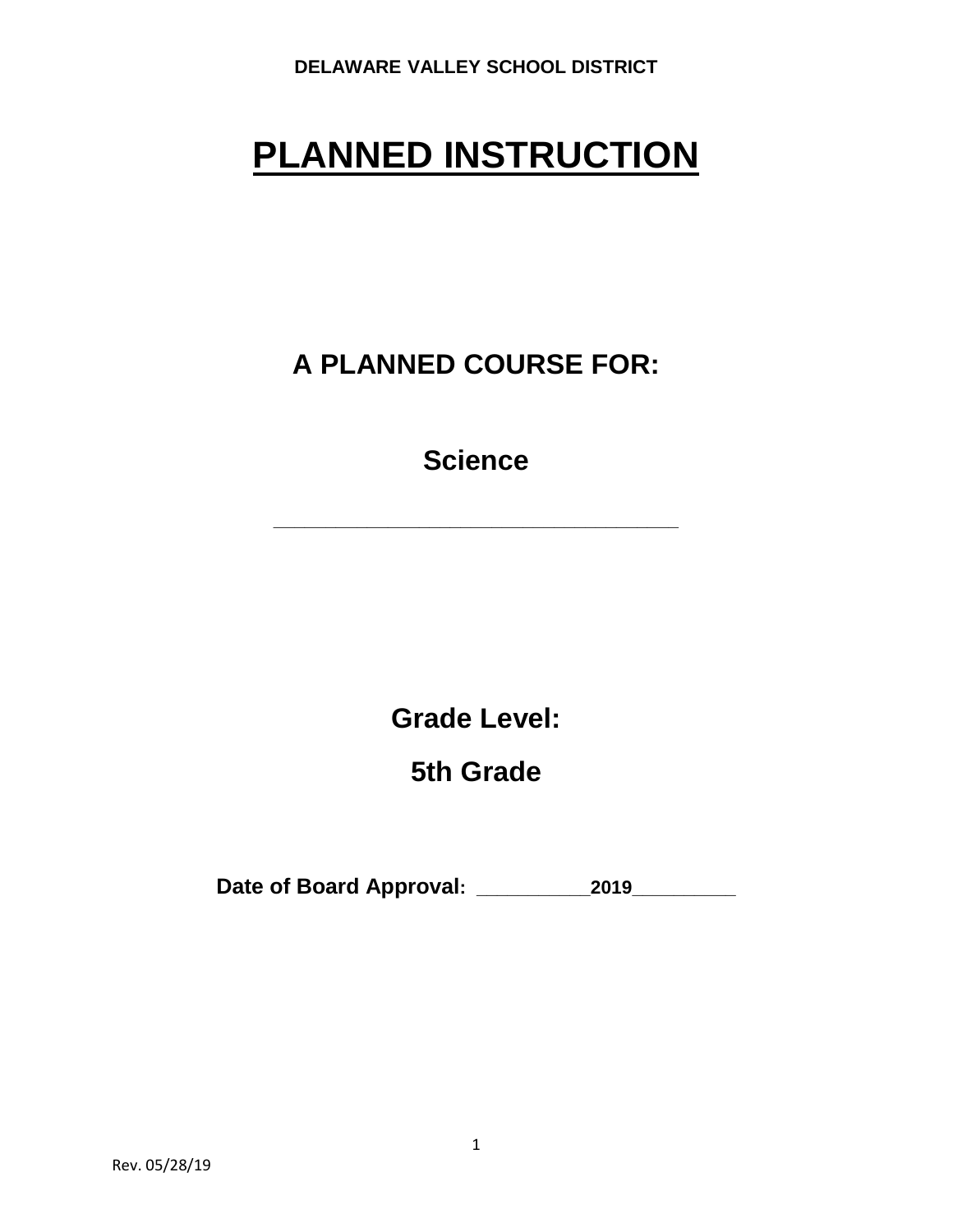## **Planned Instruction**

## **Title of Planned Instruction: Science**

## **Subject Area: Science Grade: 5**

#### **Course Description:**

This fifth grade science course focuses on The Nature of Science, Physical Science, Life Science, and Earth and Space Sciences.

#### **Time/Credit for the Course: 1 year**

**Curriculum Writing Committee:** Gail Atchison, Michele DiPillo, and Sandra Dunn.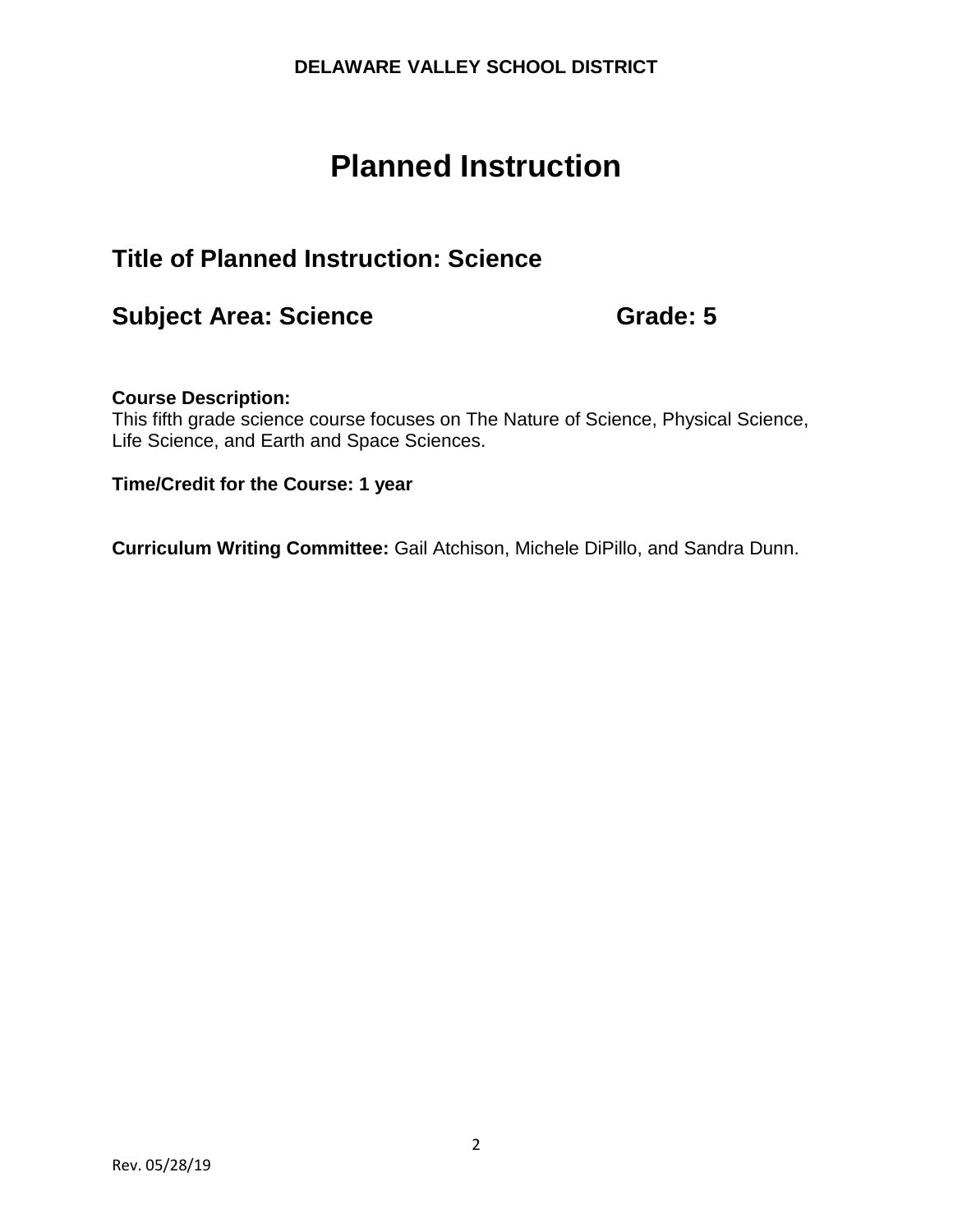## **Curriculum Map**

**Units 1 – 4:** Upon the completion of Unit 1, one of either Units 2, 3, or 4 will be taught, dependent upon the rotation of the FOSS modules at that campus. It is not required that Units 2, 3, or 4 be taught in any fixed order, but that all Units 1 - 4 be completed by the end of Marking Period 4.

- **1. Unit 1 The Nature of Science:**
	- **Overview based on 8 days:** This unit is about the processes, procedures, and tools of scientific investigations.
	- **Goal:** Apply knowledge of scientific investigation or technological design to make inferences and solve problems.

#### **2. Unit 2 Biological Science**

- **Overview based on 45 days:** Biology concerns living things, their appearance, different types of life, the scope of their similarities and differences, where they live and how they live. Living things are made of the same components as all other matter, involve the same kinds of transformations of energy and move using the same basic kinds of forces as described in chemistry and physics standards. Through the study of the diversity of life, students learn to understand how life has changed over a long period of time. This great variety of life forms continues to change even today as genetic instructions within cells are passed from generation to generation, yet the amazing integrity of most species remain.
- **Goal #1:** Describe how the cell is the basic unit of structure and function for all living things.
- **Goal #2:** Explain how certain inherited traits and/or behaviors allow some organisms to survive and reproduce more successfully than others.
- **Goal #3:** Describe the relationships between organisms in different ecosystems.
- **Goal #4:** Explain how renewable and nonrenewable resources provide for human needs.

#### **3. Unit 3 Physical Science**

● **Overview based on 45 days:** Physics and chemistry involve the study of objects and their properties. Students examine changes to materials during mixing, freezing, heating and dissolving and then learn how to observe and measure results. In chemistry students study the relationship between matter, atomic structure and its activity. Laboratory investigations of the properties of substances and their changes through a range of chemical interactions provide a basis for students to understand atomic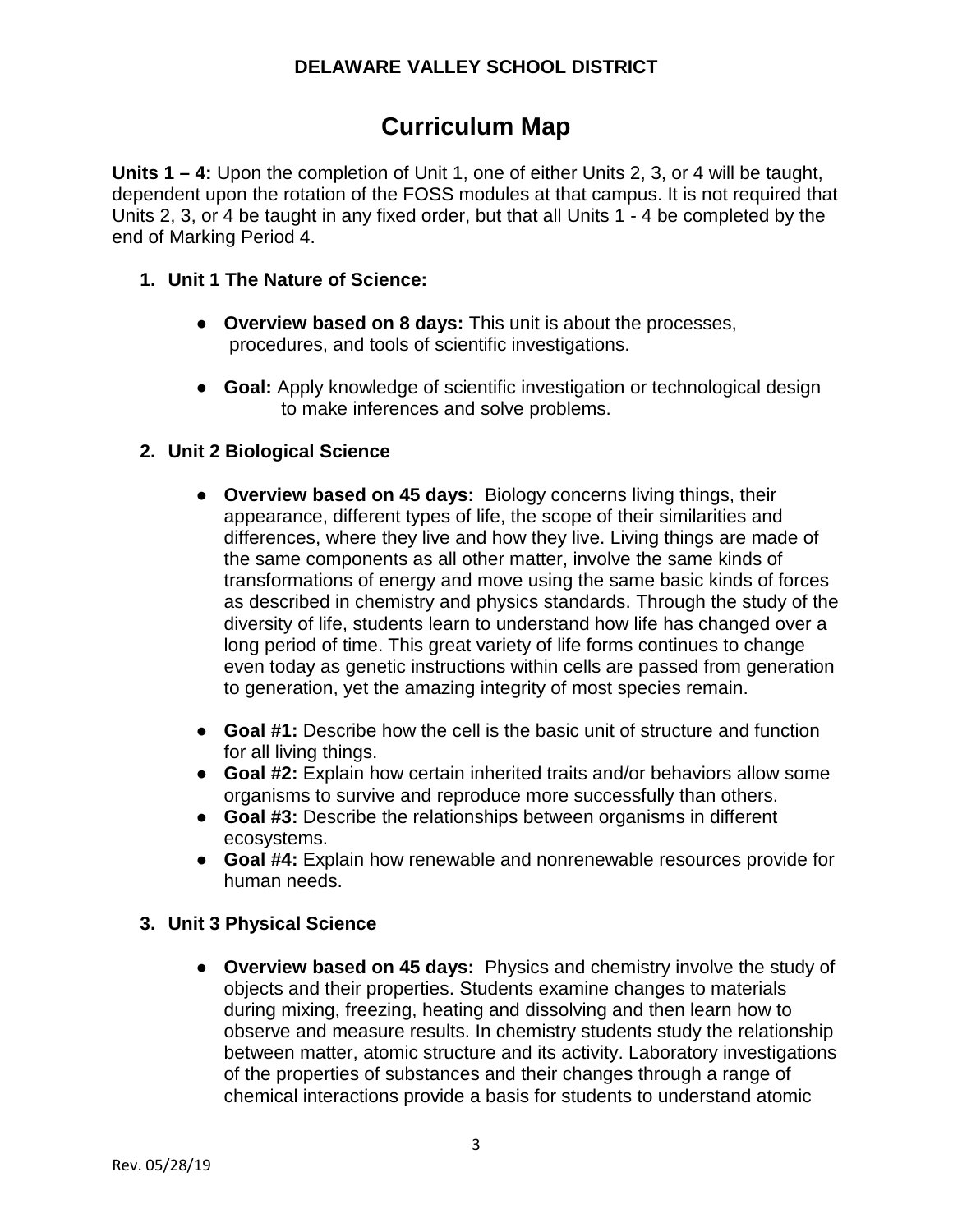theory and a variety of reaction types and their applications in business, agriculture and medicine. Physics deepens the understanding of the structure and properties of materials and includes atoms, waves, light, electricity, magnetism and the role of energy, forces and motion.

- **Goal #1:** Describe the observable physical properties of matter.
- **Goal #2:** Describe that matter can undergo chemical and physical changes.
- **Goal #3:** Describe basic energy types and sources, and how energy can be changed from one form to another.
- **Goal #4:** Explain the relationships between mass, force, and movement.
- **Goal #5:** Observe and recognize how magnets and electricity producer related forces.

#### **4. Unit 4 Earth and Space Science**

- **Overview based on 45 days:** The dynamics of earth science include the studies of forces of nature that build up and wear down the earth's surface. Dynamics include energy flow across the earth's surface and its role in weather and climate. Space science is concerned with the origin and evolution of the universe. The understanding of these concepts uses principles from physical sciences, geography and mathematics.
	- **Goal #1:** Describe constructive and destructive natural processes that form different geologic structures and resources.
	- **Goal #2:** Describe characteristic features of Earth's water systems and their impact on resources.
	- **Goal #3:** Differentiate between weather and climate.
	- **Goal #4:** Explain the relationships between objects in our solar system.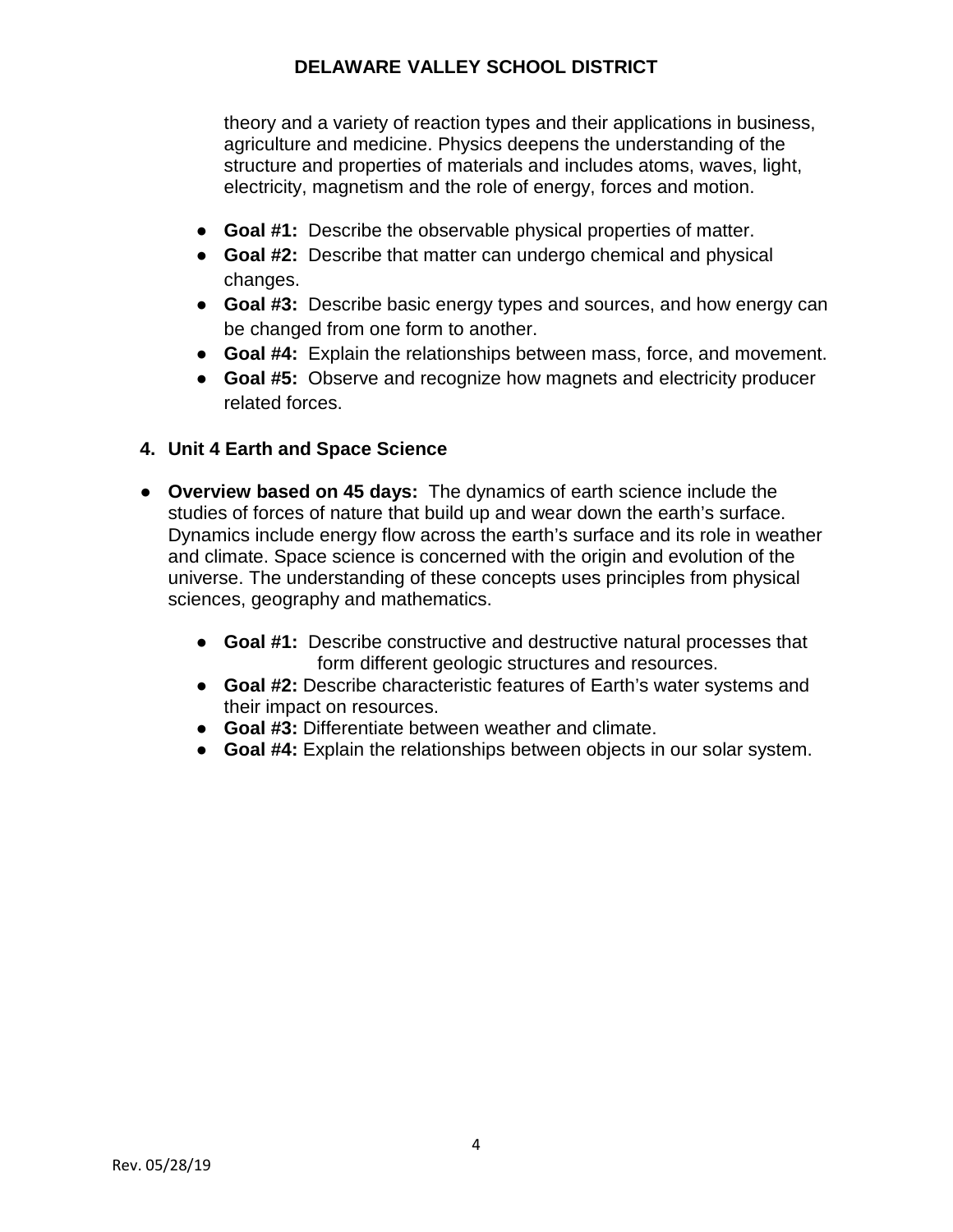## **Curriculum Plan**

#### **Unit 1: The Nature of Science** Time Range: 8 days

**Standard(s):** PA Academic Standards 3.1.5.A, 3.4.5.C, 3.4.5.D. [http://static.pdesas.org/content/documents/Grade\\_5\\_Science\\_Assessment\\_Anchors.pdf](http://static.pdesas.org/content/documents/Grade_5_Science_Assessment_Anchors.pdf)

**Overview:** This unit is about the processes, procedures, and tools of scientific investigations.

**Goal:** Apply knowledge of scientific investigation or technological design to make inferences and solve problems.

#### **Objectives:**

- design a simple, controlled experiment (fair test) identifying the independent and dependent variables, how the dependent variable will be measured and which variables will be held constant (e.g., relate the effect of variables [mass, release height, length of string] to number of swings of a pendulum, investigate the relationships between variables in paper airplane designs)
- describe relationships between variables through interpretation of data and observations (i.e., make predictions for the outcome of a controlled experiment using data tables and graphs)

#### **Core Activities and Corresponding Instructional Methods:**

Science Text - A Closer Look

• Scientific Method pgs. 2-11

Generation Genius

● What is Science?

#### **Assessments:**

- **Diagnostic:** KWL, Generation Genius Exit Ticket
- **Formative:** exit ticket, observation, Generation Genius Exit Ticket
- **Summative:** Comprehensive unit test, science journal, projects/models, Generation Genius Paper Test

**Extensions:** Journals, Projects, Independent Research, Reciprocal Teaching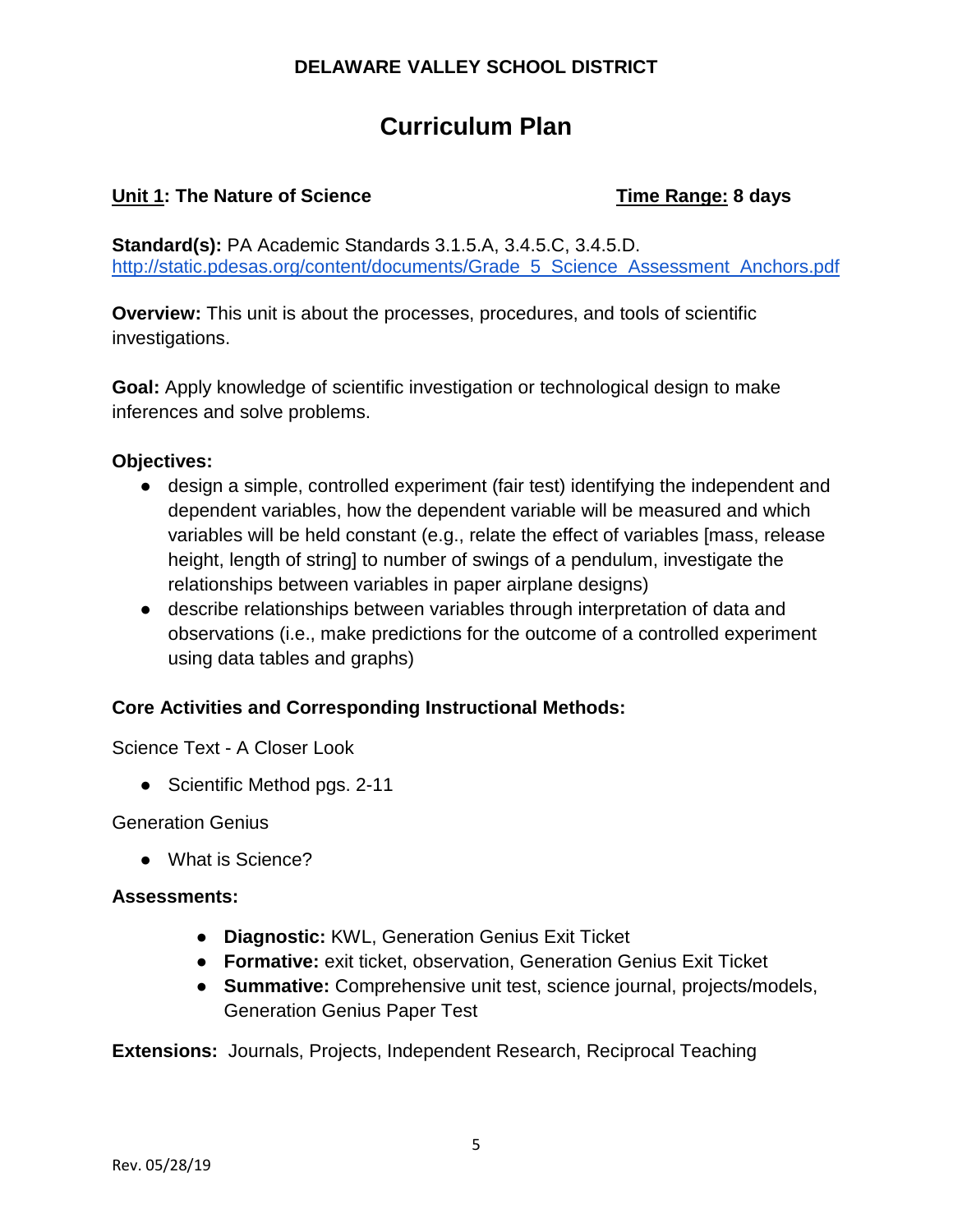**Correctives:** Provide manipulatives and hands‐on activities to support the core activities. reciprocal teaching, scaffolding in collaborative groups

#### **Materials and Resources:**

- Textbook A Closer Look: Life Science
- Computer, and Internet
- Journals/ Science Notebooks
- Macmillan McGraw Hill Website
- Worksheets
- **Generation Genius Links**

What is Science?

<https://www.generationgenius.com/videolessons/what-is-science-video-for-kids/>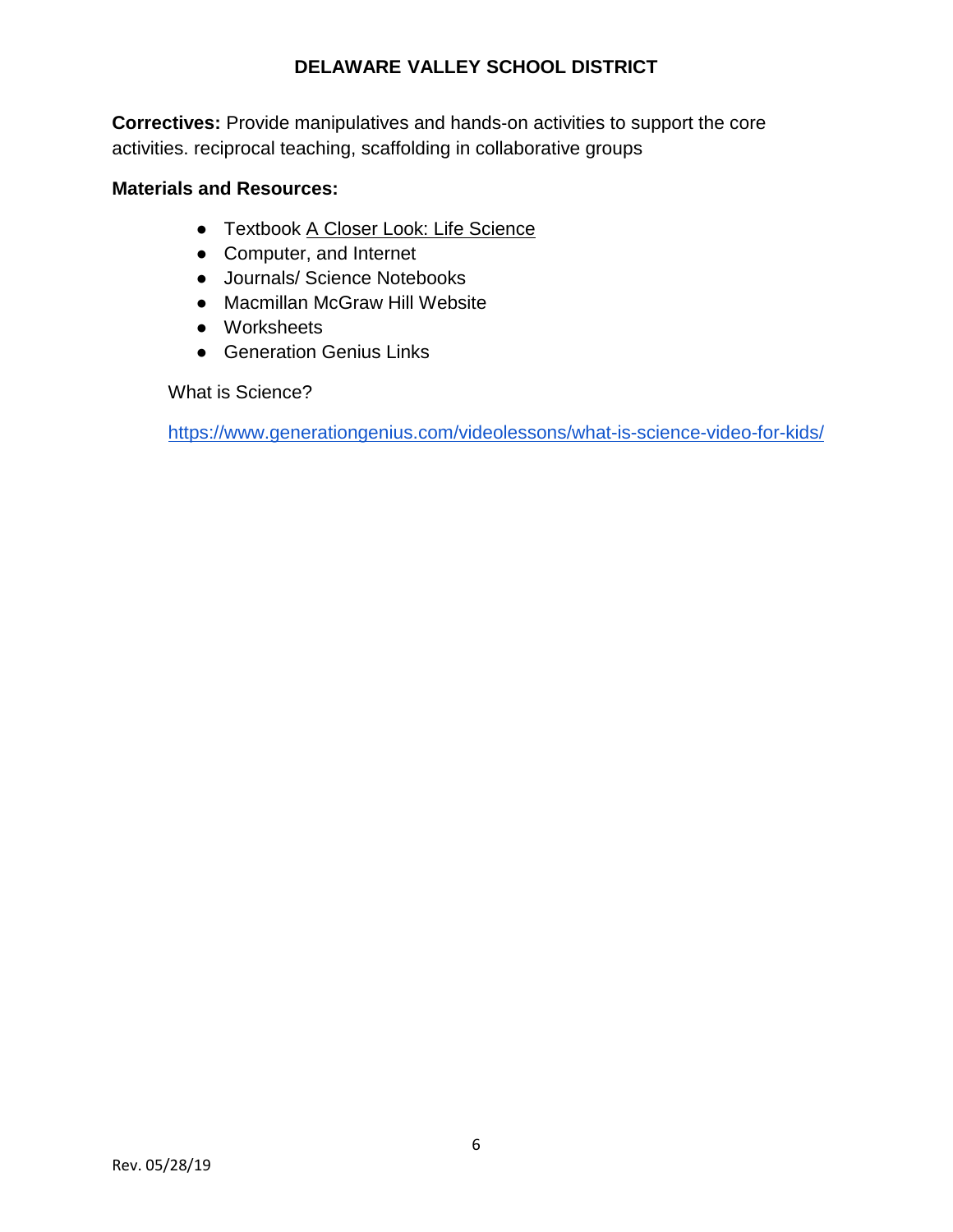#### **Unit 2: Biological Science The Science Time Range: 45 days**

#### **Standard(s):** PA Academic Standards 3.1.5.A, 3.1.5.B, 3.1.5.C. [http://static.pdesas.org/content/documents/Grade\\_5\\_Science\\_Assessment\\_Anchors.pdf](http://static.pdesas.org/content/documents/Grade_5_Science_Assessment_Anchors.pdf)

**Overview:** Biology concerns living things, their appearance, different types of life, the scope of their similarities and differences, where they live and how they live. Living things are made of the same components as all other matter, involve the same kinds of transformations of energy and move using the same basic kinds of forces as described in chemistry and physics standards. Through the study of the diversity of life, students learn to understand how life has changed over a long period of time. This great variety of life forms continues to change even today as genetic instructions within cells are passed from generation to generation, yet the amazing integrity of most species remain.

**Goal #1:** Describe how the cell is the basic unit of structure and function for all living things.

#### **Objectives:**

- recognize that all organisms are composed of cells
- explain the concept of the cell as the basic structural unit of all living things
- compare the structure and function of basic cell parts in organisms (i.e., plants and animals)

#### **Core Activities and Corresponding Instructional Methods:**

#### FOSS Living Systems

● Investigation 3, - Transport Systems

Science Text - A Closer Look: Life Science, Chapter 1 - Cells and Kingdoms

● Lesson 1 Cells pgs. 20-29

#### **Assessments:**

- **Diagnostic:** FOSS Module pretest/survey, teacher observation, question and answer, KWL
- **Formative:** FOSS I ‐Checks for each inv embedded assessments, observation, Macmillan study guide entries and quizzes
- **Summative:** FOSS Module posttest/survey, teacher-made tests, journal, projects, Macmillan chapter test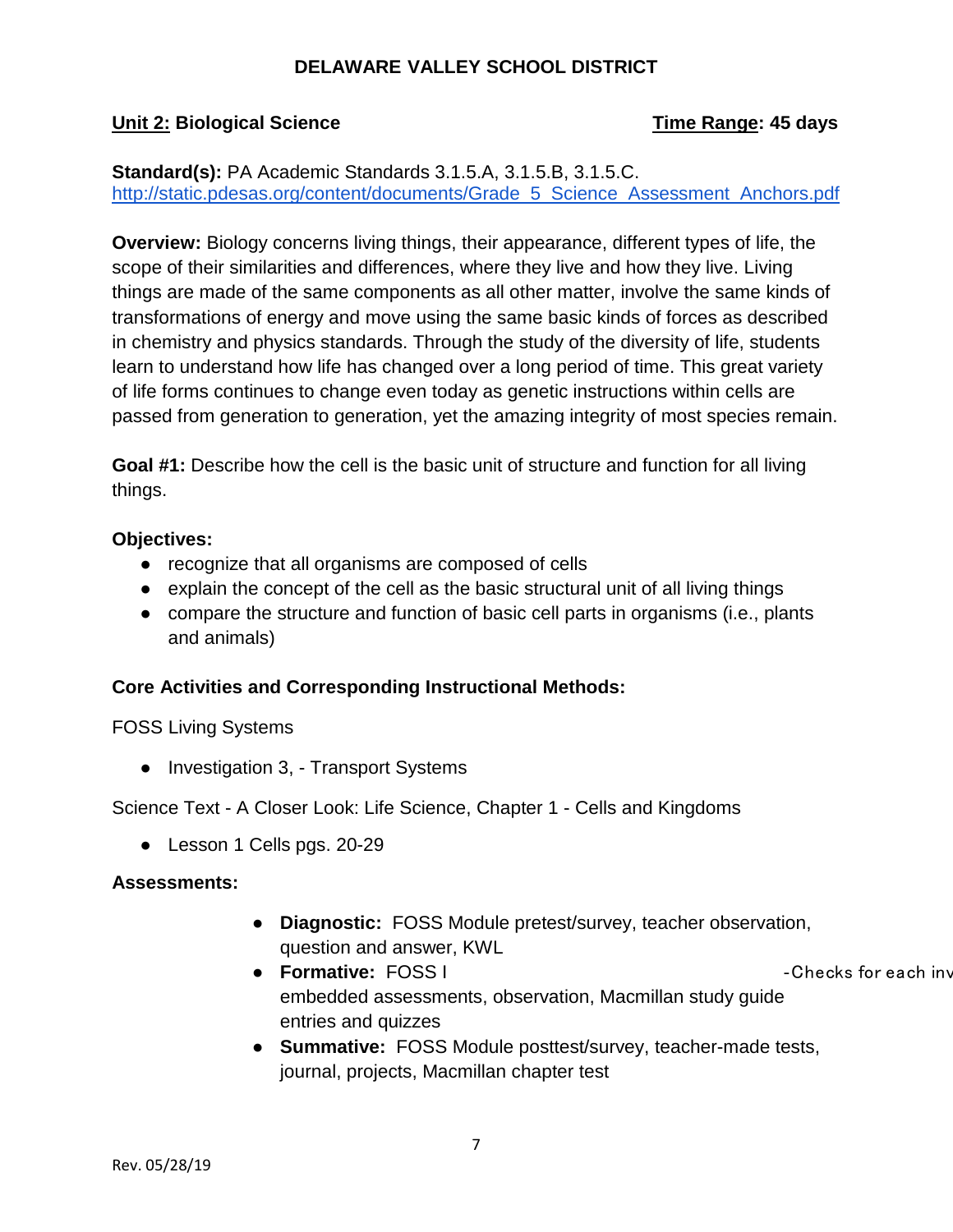**Extensions:** Small group collaboration, reciprocal teaching (peer, pair, share), fossweb.com activities, independent research, vocabulary

**Correctives:** Fossweb.com online tutorials, peer tutors, small group collaboration, reciprocal teaching (peer, pair, share), journal sentence frames, gallery walk to observe others' journal entries

#### **Materials and Resources:**

- Textbook A Closer Look: Life Science
- FOSS Kit Living System
- Computer, and Internet
- Journals/ Science Notebooks
- FOSS Web Technology
- Macmillan McGraw Hill Website
- Worksheets

**Goal #2:** Explain how certain inherited traits and/or behaviors allow some organisms to survive and reproduce more successfully than others.

#### **Objectives:**

- differentiate between inherited and acquired traits (e.g., scars, injuries)
- explain how inherited traits help organisms survive and reproduce in different environments
- explain how certain behaviors help organisms survive and reproduce in different environments
- identify changes in environmental conditions that can affect the survival of populations and entire species

#### **Core Activities and Corresponding Instructional Methods:**

Science Text - A Closer Look: Life Science, Chapter 2 - Parents and Offspring

● Lesson 4 Traits and Heredity pgs. 122-131

#### GenerationGenius.com

- Variation of Traits
- Adaptations and the Environment
- Animal Group Behavior

#### **Assessments:**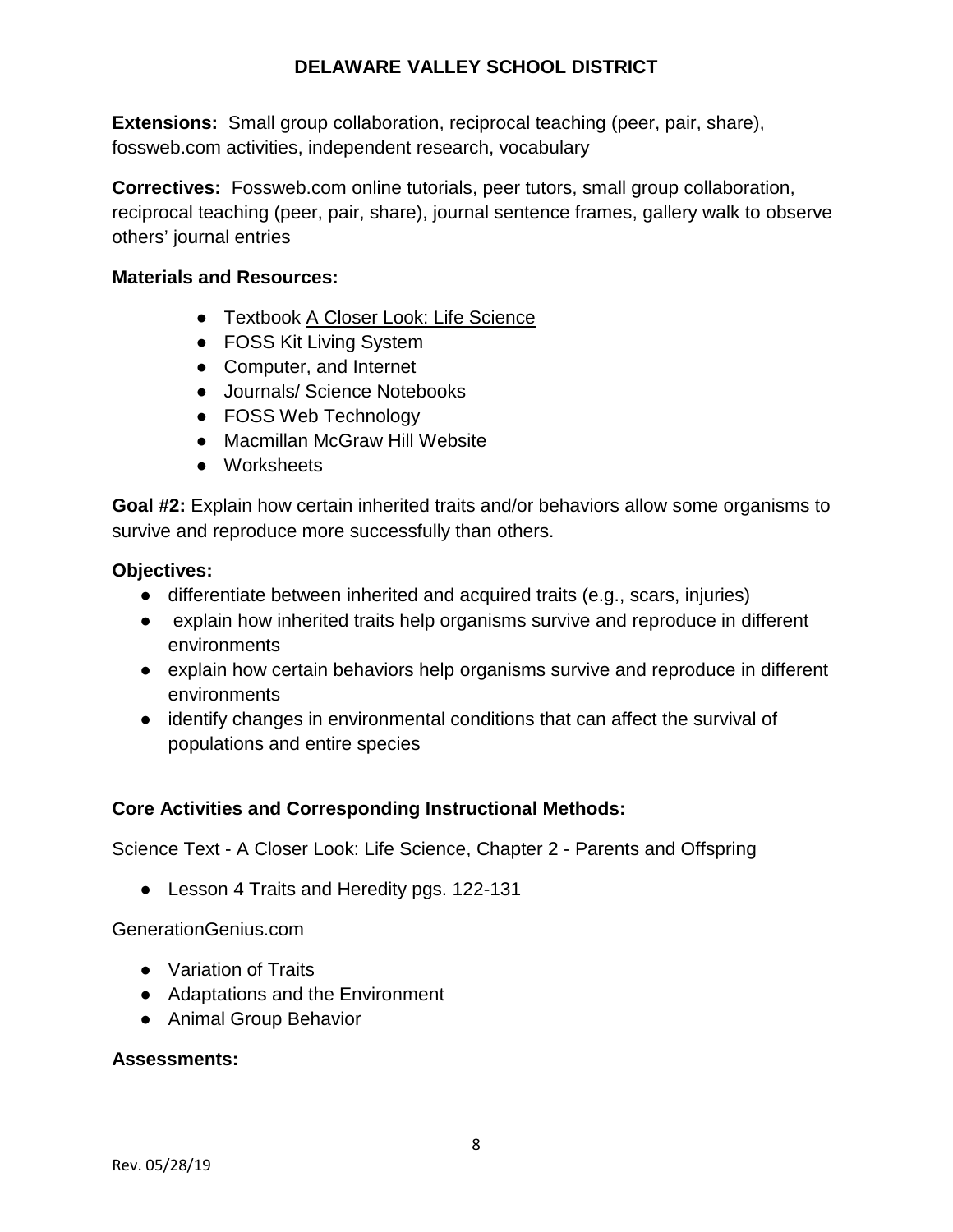- **Diagnostic:** teacher observation, question and answer, KWL, Generation Genius Exit Ticket
- **Formative:** journal, embedded assessments, observation, Macmillan study guide entries and quizzes, Generation Genius Kahoot Quiz
- **Summative:** teacher-made tests, journal, projects, Macmillan chapter test, Generation Genius Paper test

**Extensions:** small group collaboration, reciprocal teaching (peer, pair, share), independent research, vocabulary

**Correctives:** peer tutors, small group collaboration, reciprocal teaching (peer, pair, share), journal sentence frames, gallery walk to observe others' journal entries

#### **Materials and Resources:**

- Textbook A Closer Look: Life Science
- Computer, and Internet
- Journals/ Science Notebooks
- Macmillan McGraw Hill Website
- Worksheets
- Generation Genius Links

#### Variation of Traits

<https://www.generationgenius.com/videolessons/variation-of-traits-video-for-kids/> Adaptations and the Environment <https://www.generationgenius.com/videolessons/adaptations-video-for-kids/> Animal Group Behaviors [https://www.generationgenius.com/videolessons/animal-group-behavior-video](https://www.generationgenius.com/videolessons/animal-group-behavior-video-for-kids/)[for-kids/](https://www.generationgenius.com/videolessons/animal-group-behavior-video-for-kids/)

**Goal #3:** Describe the relationships between organisms in different ecosystems.

#### **Objectives:**

- describe the roles of producers, consumers, and decomposers within a local ecosystem
- describe the relationships between organisms in different food webs

#### **Core Activities and Corresponding Instructional Methods:**

FOSS Living Systems

- Investigation 1 Red Worm Food Web
- Investigation 2 Nutrient Systems
- Investigation 4 North Atlantic Ocean Ecosystem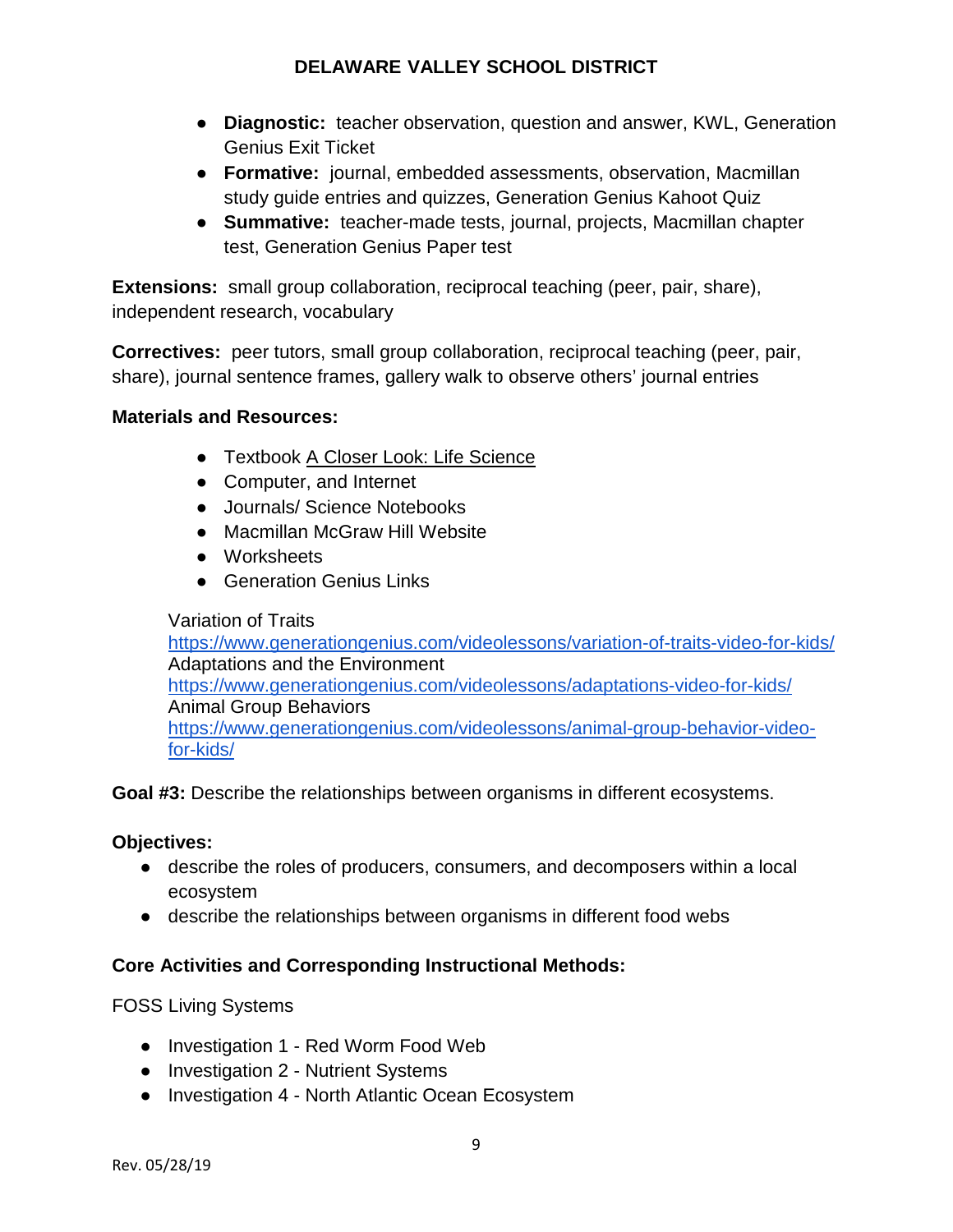Science Text - A Closer Look: Life Science, Chapter 3 - Interactions in Ecosystems

● Lesson 1 Energy Flow in Ecosystems pgs. 140-151

Science Text - A Closer Look: Life Science, Chapter 4 - Ecosystems and Biomes

● Lesson 1 Cycles in Ecosystems pgs. 189-191

GenerationGenuis.com

- Food Webs
- Ecosystems

#### **Assessments:**

- **Diagnostic:** FOSS Module pretest/survey, teacher observation, question and answer, KWL, Generation Genius Exit Ticket
- **Formative:** FOSS I-Checks, journal, embedded assessments, observation, Macmillan study guide entries and quizzes, Generation Genius Kahoot Quiz
- **Summative:** FOSS Module posttest/survey, teacher-made tests, journal, projects, Macmillan chapter test, Generation Genius paper test

**Extensions:** small group collaboration, reciprocal teaching (peer, pair, share), independent research, vocabulary

**Correctives:** Peer tutors, small group collaboration, reciprocal teaching (peer, pair, share), journal sentence frames, gallery walk to observe others' journal entries

#### **Materials and Resources:**

- Textbook A Closer Look: Life Science
- Computer, and Internet
- Journals/ Science Notebooks
- Macmillan McGraw Hill Website
- Worksheets
- FOSS Kit Living Systems
- FOSS Web Technology
- Generation Genius Links

#### Food Webs

<https://www.generationgenius.com/videolessons/food-webs-video-for-kids/>

#### **Ecosystems**

<https://www.generationgenius.com/videolessons/ecosystems-video-for-kids/>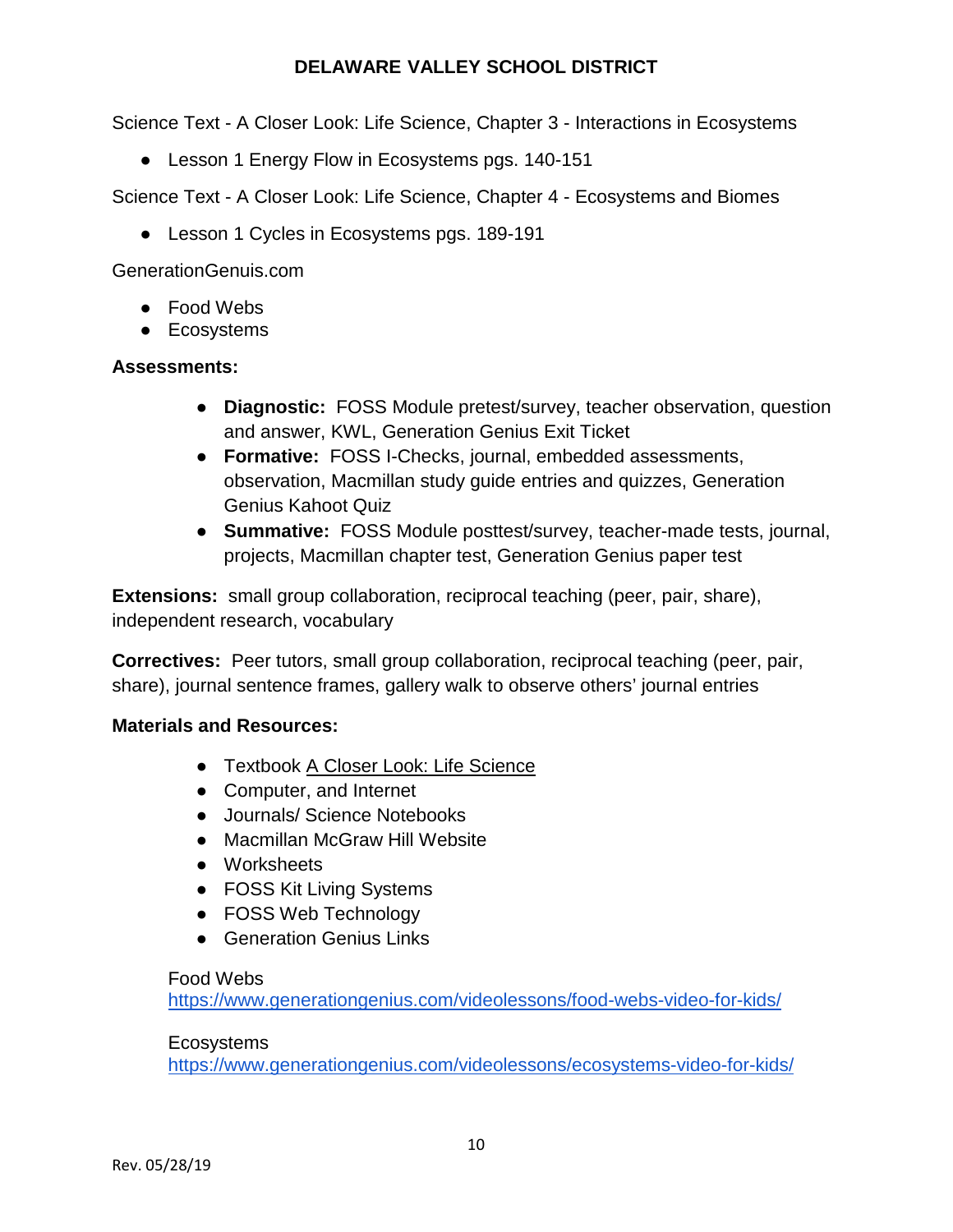**Goal #4:** Explain how renewable and nonrenewable resources provide for human needs.

#### **Objectives:**

- identify fossil fuels and alternative fuels used by humans
- describe the usefulness of Earth's physical resources as raw materials for the human-made world
- explain how different items are recycled and reused

#### **Core Activities and Corresponding Instructional Methods:**

Science Text - A Closer Look: Earth Science, Chapter 6 - Protecting Earth's Resources

● Lesson 3 Fossils and Energy pgs. 324-337

GenerationGenius.com

● Renewable vs. Nonrenewable Resources

#### **Assessments:**

- **Diagnostic:** teacher observation, question and answer, KWL, Generation Genius Exit Ticket
- **Formative:** journal, embedded assessments, observation, Macmillan study guide entries and quizzes, Generation Genius Kahoots Quiz
- **Summative:** teacher-made tests, journal, projects, Macmillan chapter test, Generation Genius Paper Test

**Extensions:** small group collaboration, reciprocal teaching (peer, pair, share), independent research, vocabulary

**Correctives:** Peer tutors, small group collaboration, reciprocal teaching (peer, pair, share), journal sentence frames, gallery walk to observe others' journal entries

#### **Materials and Resources:**

- Textbook A Closer Look: Life Science
- Computer, and Internet
- Journals/ Science Notebooks
- Macmillan McGraw Hill Website
- Worksheets
- Generation Genius Links

#### Renewable vs. Nonrenewable Resources

[https://www.generationgenius.com/videolessons/renewable-vs-nonrenewable](https://www.generationgenius.com/videolessons/renewable-vs-nonrenewable-energy-for-kids/)[energy-for-kids/](https://www.generationgenius.com/videolessons/renewable-vs-nonrenewable-energy-for-kids/)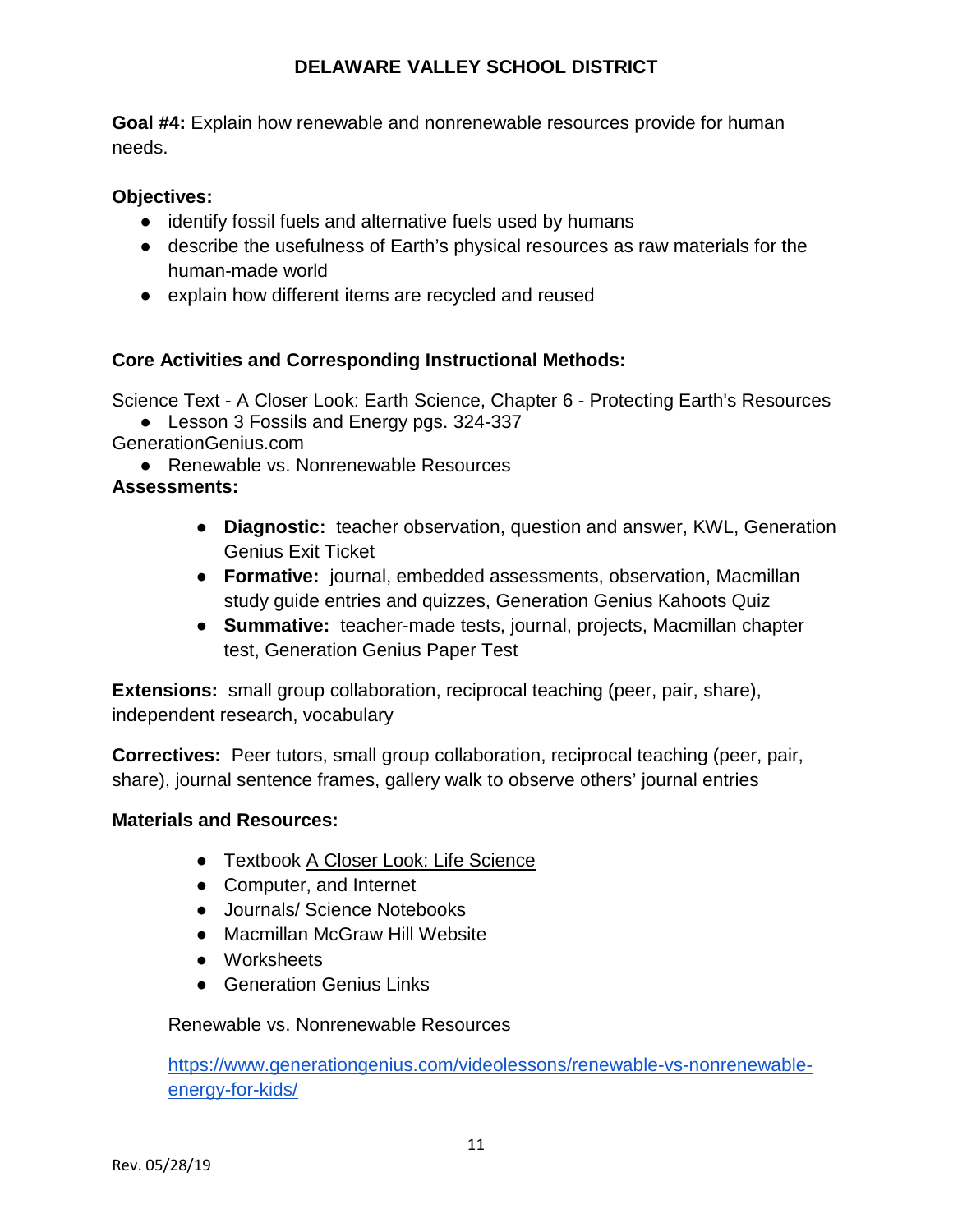#### **Unit 3: Physical Science Time Range: 45 days**

#### **Standard(s):** Pa Academic Standards: 3.2.5.A, 3.2.5B [http://static.pdesas.org/content/documents/Grade\\_5\\_Science\\_Assessment\\_Anchors.pdf](http://static.pdesas.org/content/documents/Grade_5_Science_Assessment_Anchors.pdf)

**Overview:** Physics and chemistry involve the study of objects and their properties. Students examine changes to materials during mixing, freezing, heating and dissolving and then learn how to observe and measure results. In chemistry students study the relationship between matter, atomic structure and its activity. Laboratory investigations of the properties of substances and their changes through a range of chemical interactions provide a basis for students to understand atomic theory and a variety of reaction types and their applications in business, agriculture and medicine. Physics deepens the understanding of the structure and properties of materials and includes atoms, waves, light, electricity, magnetism and the role of energy, forces and motion.

**Goal #1:** Describe the observable physical properties of matter.

#### **Objectives:**

- identify characteristic properties of matter that are independent of mass and volume
- differentiate between volume and mass

#### **Core Activities and Corresponding Instructional Methods:**

FOSS Mixtures and Solutions

● Investigation 2 - Concentration

FOSS Weather on Earth

• Investigation 3 - Water Planet

Science Text - A Closer Look: Physical Science - Chapter 9

● Lesson 1 - Properties of Matter - pgs. 478 - 486

#### GenerationGenius.com

- Properties of Matter
- Particle Nature of Matter
- Water Cycle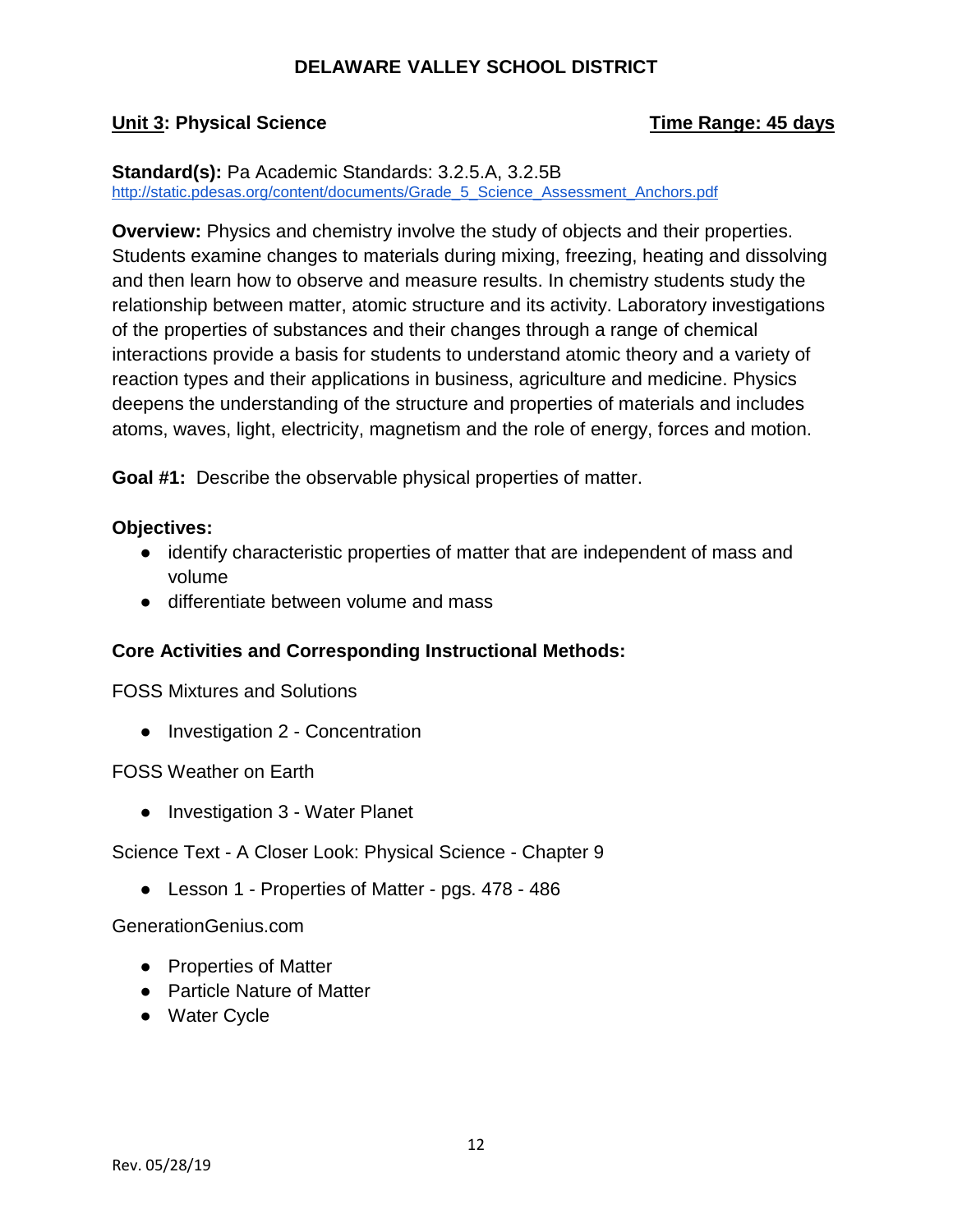#### **Assessments:**

- **Diagnostic:** FOSS Module pretest/survey, teacher observation, question and answer, KWL, Generation Genius Exit Ticket
- **Formative:** FOSS I-checks, journal, embedded assessments, observation, Macmillan study guide entries and quizzes, Generation Genius Kahoot Quiz
- **Summative:** FOSS Module posttest/survey, teacher-made tests, journal, projects, Macmillan chapter test, Generation Genius paper test

**Extensions:** Small group collaboration, reciprocal teaching (peer, pair, share), independent research, vocabulary

**Correctives:** Peer tutors, small group collaboration, reciprocal teaching (peer, pair, share), journal sentence frames, gallery walk to observe others' journal entries

#### **Materials and Resources:**

- Textbook A Closer Look: Life Science
- Computer, and Internet
- Journals/ Science Notebooks
- Macmillan McGraw Hill Website
- Worksheets
- Generation Genius Links

#### Properties of Matter

[https://www.generationgenius.com/videolessons/properties-of-matter-video-for](https://www.generationgenius.com/videolessons/properties-of-matter-video-for-kids/)[kids/](https://www.generationgenius.com/videolessons/properties-of-matter-video-for-kids/)

#### Particle Nature of Matter

[https://www.generationgenius.com/videolessons/particle-nature-of-matter-video](https://www.generationgenius.com/videolessons/particle-nature-of-matter-video-for-kids/)[for-kids/](https://www.generationgenius.com/videolessons/particle-nature-of-matter-video-for-kids/)

#### Water Cycle

<https://www.generationgenius.com/videolessons/water-cycle-video-for-kids/>

**Goal #2:** Describe that matter can undergo chemical and physical changes.

#### **Objectives:**

- Describe how water changes from one state to another
- Identify differences between chemical and physical changes of matter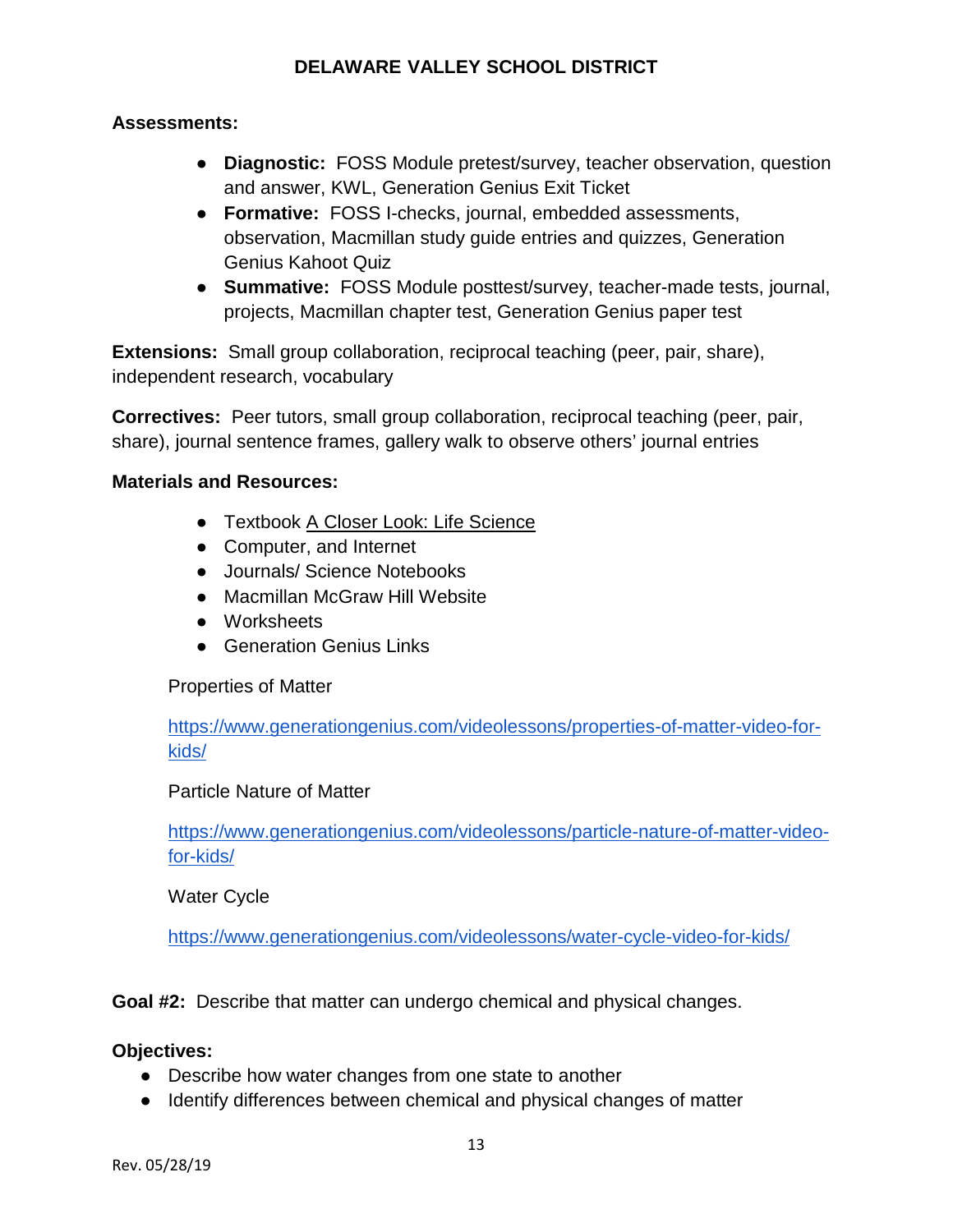#### **Core Activities and Corresponding Instructional Methods:**

FOSS Mixtures and Solutions

● Investigation 4 - Fizz Quiz

Science Text - A Closer Look: Physical Science - Chapter 10

- Lesson 1 Changes of State pgs. 518 526
- Lesson 3 Compounds and Chemical Changes pgs. 540 550

GenerationGenius.com

● Chemical vs. Physical Changes

#### **Assessments:**

- **Diagnostic:** FOSS Module pretest/survey, teacher observation, question and answer, KWL, Generation Genius Exit Ticket
- **Formative:** FOSS Module I-Checks, Journal, embedded assessments, observation, Macmillan study guide entries and quizzes, Generation Genius Kahoot Quiz
- **Summative:** Teacher-made tests, journal, projects, Macmillan chapter test, Generation Genius paper test

**Extensions:** Small group collaboration, reciprocal teaching (peer, pair, share), independent research, vocabulary

**Correctives:** Peer tutors, small group collaboration, reciprocal teaching (peer, pair, share), journal sentence frames, gallery walk to observe others' journal entries

#### **Materials and Resources:**

- Textbook A Closer Look: Life Science
- Computer, and Internet
- Journals/ Science Notebooks
- Macmillan McGraw Hill Website
- Worksheets
- Generation Genius Links

Chemical vs. Physical Changes

[https://www.generationgenius.com/videolessons/chemical-vs-physical-changes](https://www.generationgenius.com/videolessons/chemical-vs-physical-changes-video-for-kids/)[video-for-kids/](https://www.generationgenius.com/videolessons/chemical-vs-physical-changes-video-for-kids/)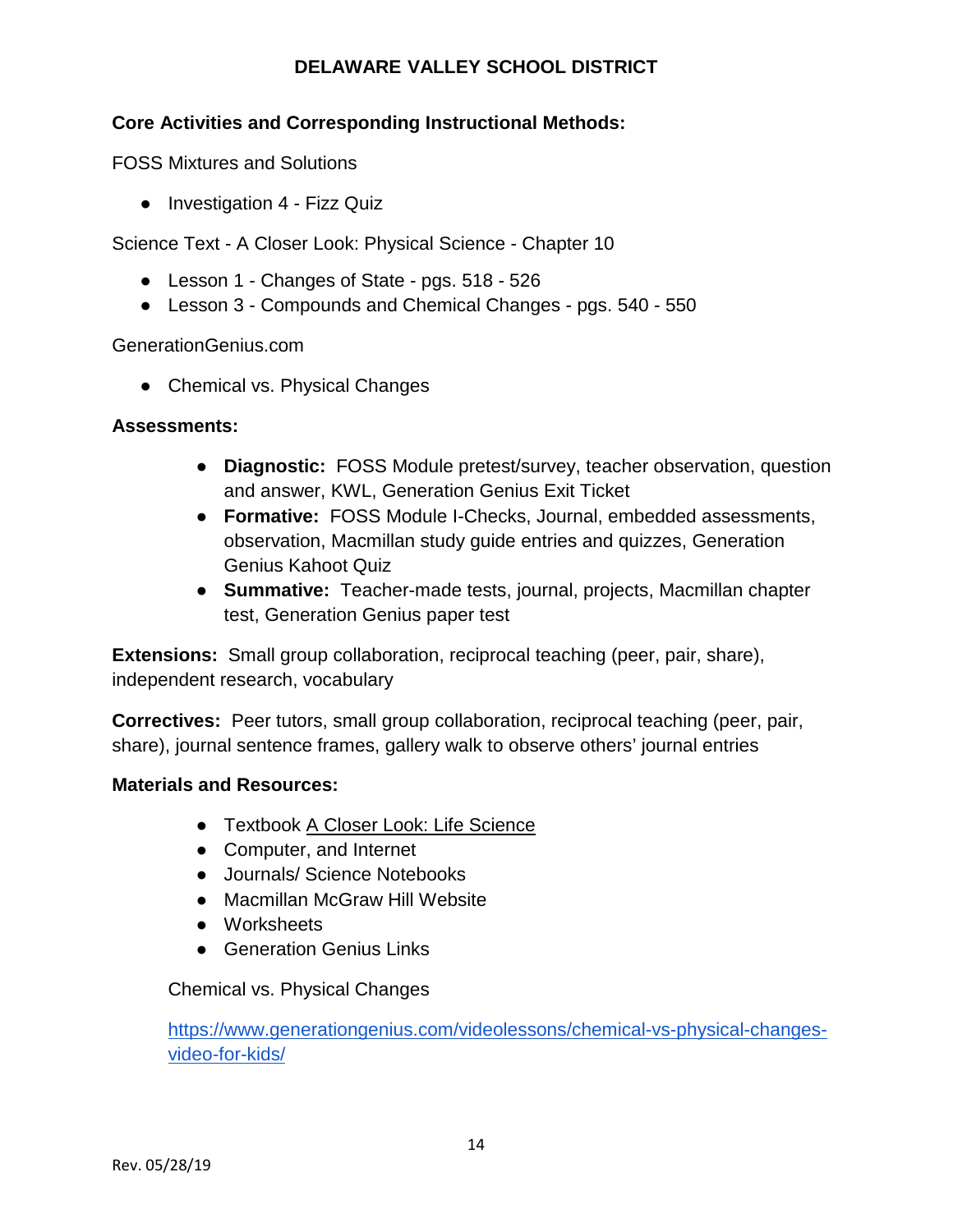**Goal #3:** Describe basic energy types and sources, and how energy can be changed from one form to another.

#### **Objectives:**

- describe how energy exists in many forms (e.g.), electrical, mechanical, chemical, heat, light, sounds) and can be transformed within a system.
- describe how heat energy is usually a byproduct of an energy transformation
- distinguish between kinetic and potential energy
- explain how energy is conserved

#### **Core Activities and Corresponding Instructional Methods:**

FOSS Weather on Earth Investigation 2

● Heating the Earth

Science Text - A Closer Look: Physical Science - Chapter 11

● Lesson 3 - Work and Energy - pgs 596 - 604

Science Text - A Closer Look: Physical Science - Chapter 12

- Lesson 1 Heat pgs. 624 634
- $\bullet$  Lesson 2 Sound pgs. 636 648
- $\bullet$  Lesson 3 Light pgs. 650 662

GenerationGenius.com

- Energy Transfer
- Collisions
- Renewable vs. Nonrenewable Resources

#### **Assessments:**

- **Diagnostic:** FOSS Module pretest/survey, teacher observation, question and answer, KWL, Generation Genius Exit Ticket
- **Formative:** FOSS I-checks, Journal, embedded assessments, observation, Macmillan study guide entries and quizzes, Generation Genius Kahoot Quiz
- **Summative:** FOSS Module posttest/survey, teacher-made tests, journal, projects, Macmillan chapter test, Generation Genius paper test

**Extensions:** Small group collaboration, reciprocal teaching (peer, pair, share), independent research, vocabulary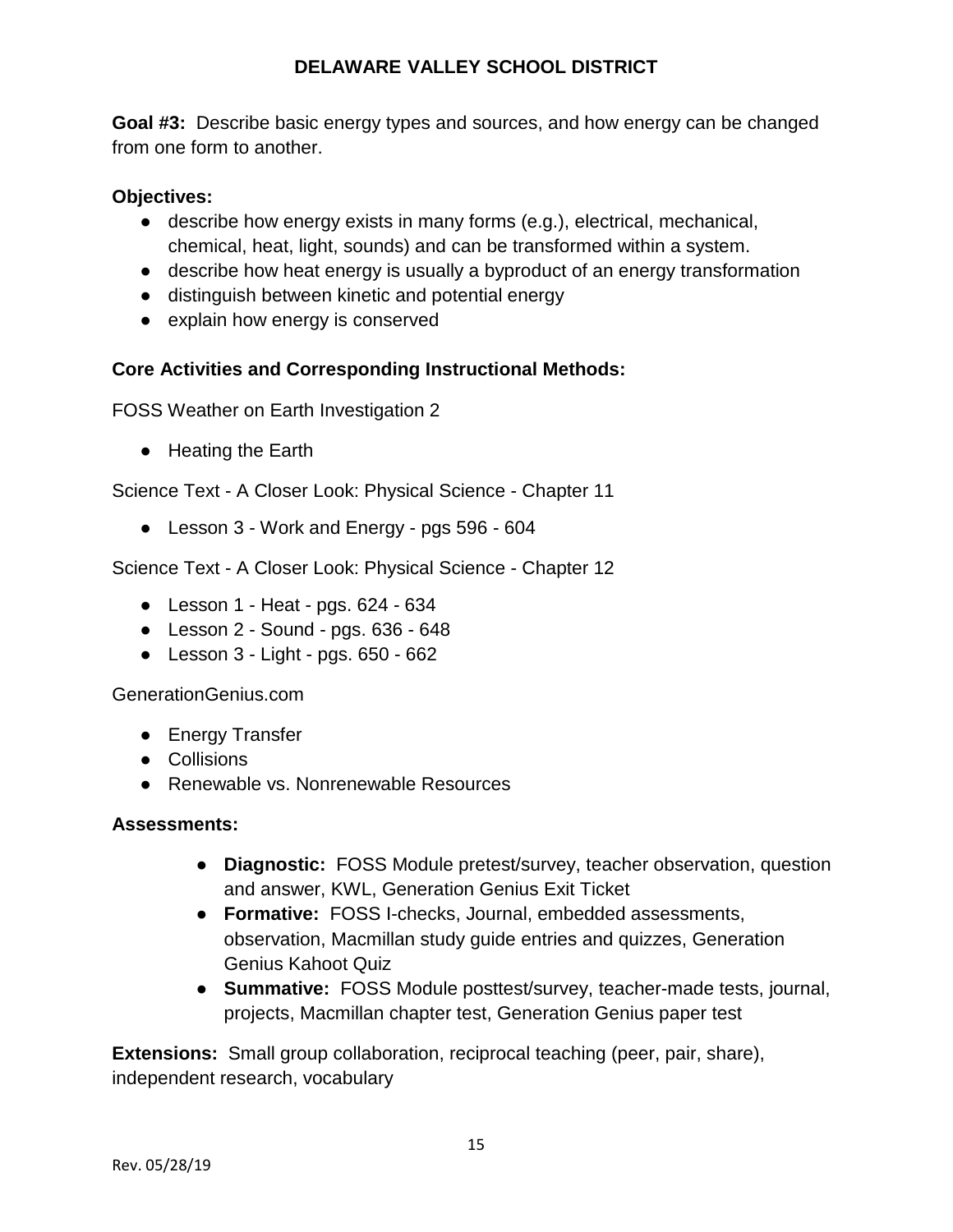**Correctives:** Peer tutors, small group collaboration, reciprocal teaching (peer, pair, share), journal sentence frames, gallery walk to observe others' journal entries

#### **Materials and Resources:**

- Textbook A Closer Look: Life Science
- Computer, and Internet
- Journals/ Science Notebooks
- Macmillan McGraw Hill Website
- Worksheets
- Generation Genius Links

#### Energy Transfer

<https://www.generationgenius.com/videolessons/energy-transfer-video-for-kids/>

#### **Collisions**

<https://www.generationgenius.com/videolessons/collisions-video-for-kids/>

#### Renewable vs. Nonrenewable

[https://www.generationgenius.com/videolessons/renewable-vs-nonrenewable-en](https://www.generationgenius.com/videolessons/renewable-vs-nonrenewable-energy-for-kids/)  [ergy-for-kids/](https://www.generationgenius.com/videolessons/renewable-vs-nonrenewable-energy-for-kids/)

**Goal #4:** Explain the relationships between mass, force, and movement.

#### **Objectives:**

- differentiate between the mass and weight of an object
- explain how the mass of an object resists change to motion (inertia)

#### **Core Activities and Corresponding Instructional Methods:**

Science Text - A Closer Look: Physical Science - Chapter 11

● Lesson 1 - Motion pgs. 570 - 580

Science Text - A Closer Look: Physical Science - Chapter 9

● Lesson 1 - Properties of Matter pgs. 478 - 486

#### GenerationGenius.com

● Magnets and Static Electricity

#### **Assessments:**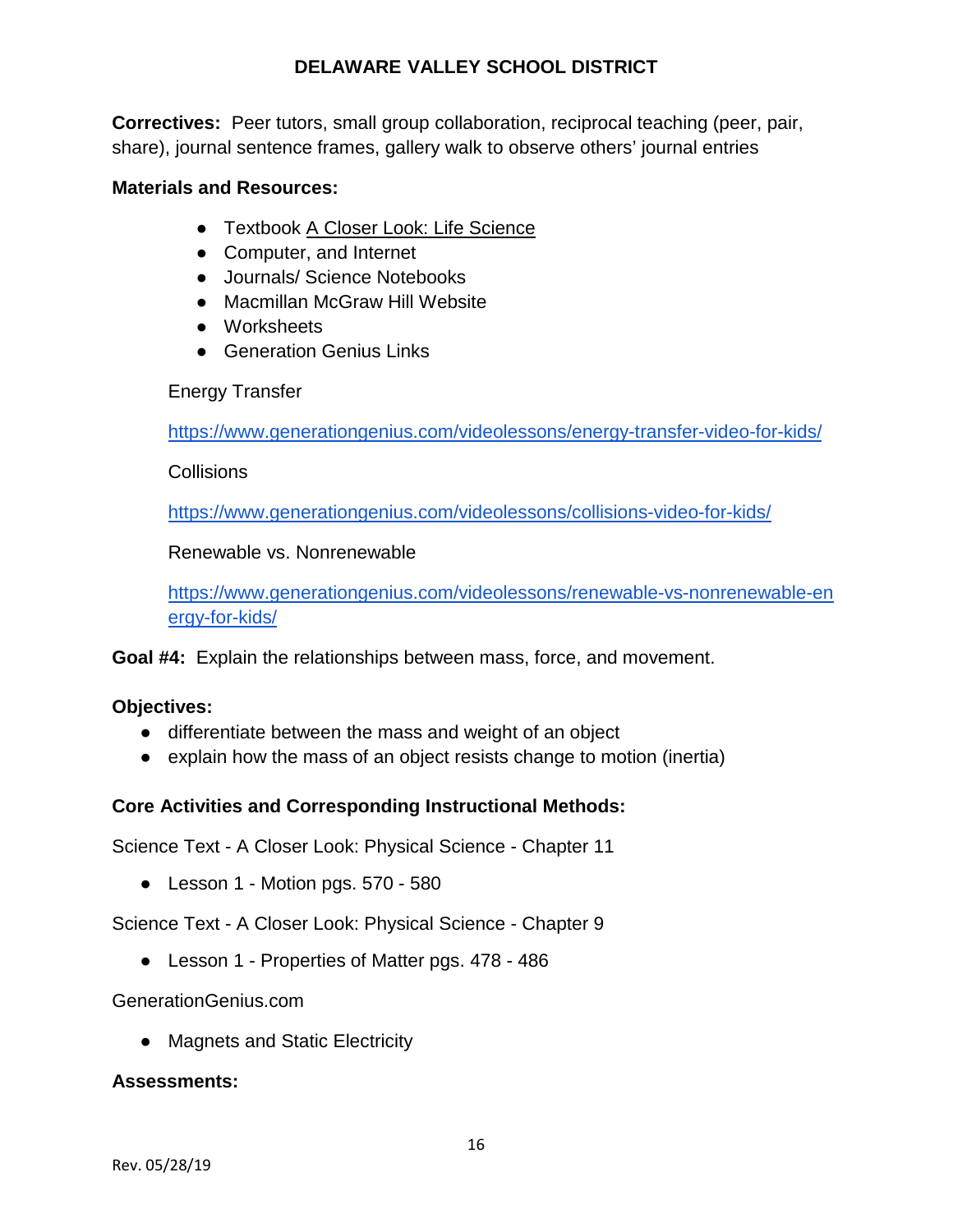- **Diagnostic:** Teacher observation, question and answer, KWL, Generation Genius Exit Ticket
- **Formative:** Journal, embedded assessments, observation, Macmillan study guide entries and quizzes, Generation Genius Kahoot Quiz
- **Summative:** Teacher-made tests, journal, projects, Macmillan chapter test, Generation Genius paper test

**Extensions:** Small group collaboration, reciprocal teaching (peer, pair, share), independent research, vocabulary

**Correctives:** Peer tutors, small group collaboration, reciprocal teaching (peer, pair, share), journal sentence frames, gallery walk to observe others' journal entries

#### **Materials and Resources:**

- Textbook A Closer Look: Life Science
- Computer, and Internet
- Journals/ Science Notebooks
- Macmillan McGraw Hill Website
- Worksheets
- **Generation Genius Links**

Renewable vs. Nonrenewable Resources

[https://www.generationgenius.com/videolessons/renewable-vs](https://www.generationgenius.com/videolessons/renewable-vs-nonrenewable-energy-for-kids/)[nonrenewable-energy-for-kids/](https://www.generationgenius.com/videolessons/renewable-vs-nonrenewable-energy-for-kids/)

**Goal #5:** Observe and recognize how magnets and electricity produce related forces.

#### **Objectives:**

- Recognize that moving electric charges produce magnetic forces and moving magnets produce electric forces (electromagnetism)
- Identify the variables within an electric current (i.e., voltage, current, and resistance)

#### **Core Activities and Corresponding Instructional Methods:**

Science Text - A Closer Look: Physical Science - Chapter 12

- Lesson 5 Magnetism pgs. 676 686
- Lesson 4 Electricity pgs. 664 674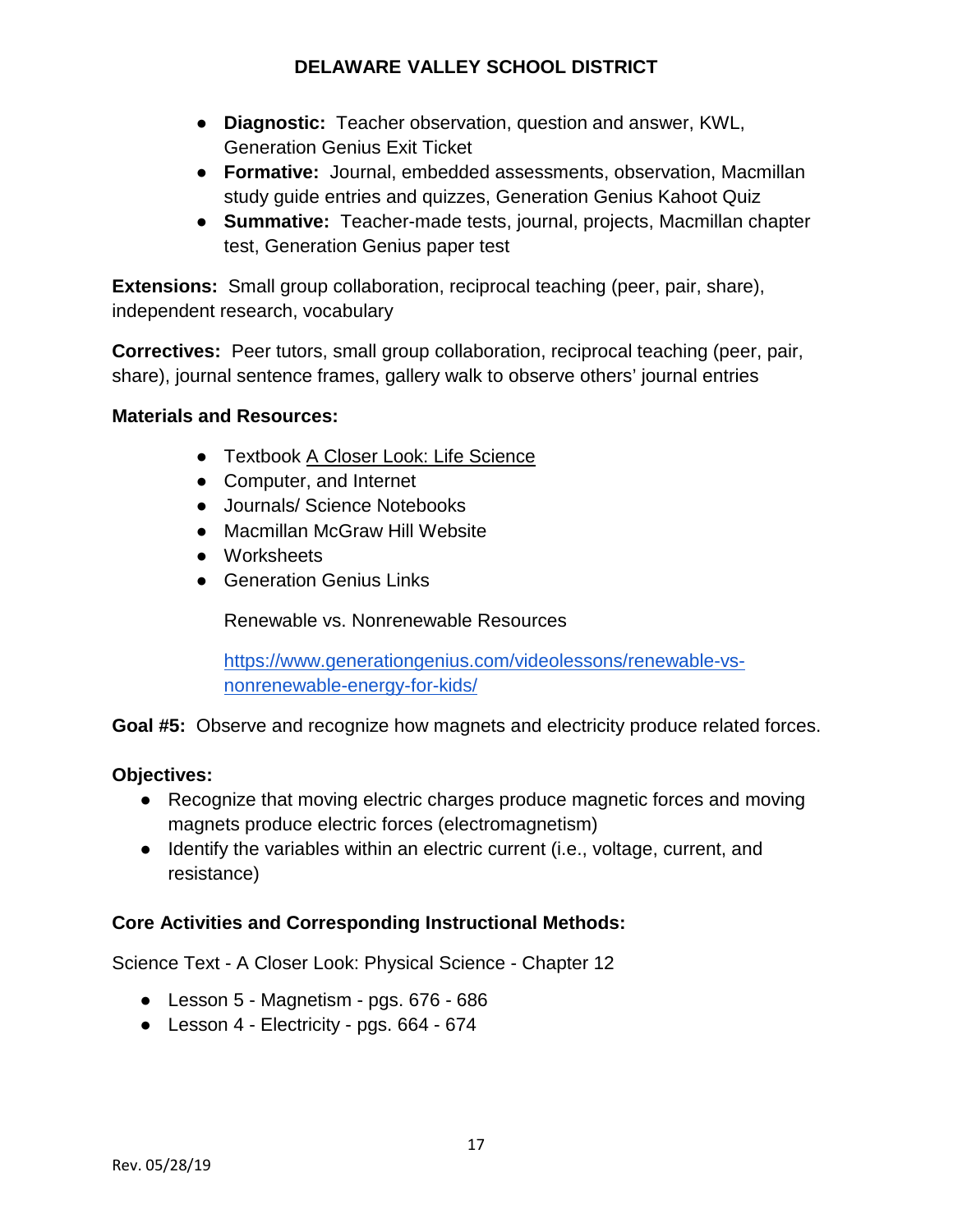#### **Assessments:**

- **Diagnostic:** Teacher observation, question and answer, KWL, Generation Genius Exit Ticket
- **Formative:** Journal, embedded assessments, observation, Macmillan study guide entries and quizzes, Generation Genius Kahoot Quiz
- **Summative:** Teacher-made tests, journal, projects, Macmillan chapter test, Generation Genius paper test

**Extensions:** Small group collaboration, reciprocal teaching (peer, pair, share), independent research, vocabulary

**Correctives:** Peer tutors, small group collaboration, reciprocal teaching (peer, pair, share), journal sentence frames, gallery walk to observe others' journal entries

#### **Materials and Resources:**

- Textbook A Closer Look: Life Science
- Computer, and Internet
- Journals/ Science Notebooks
- Macmillan McGraw Hill Website
- Worksheets
- Generation Genius Links

Renewable vs. Nonrenewable Resources

[https://www.generationgenius.com/videolessons/renewable-vs](https://www.generationgenius.com/videolessons/renewable-vs-nonrenewable-energy-for-kids/)[nonrenewable-energy-for-kids/](https://www.generationgenius.com/videolessons/renewable-vs-nonrenewable-energy-for-kids/)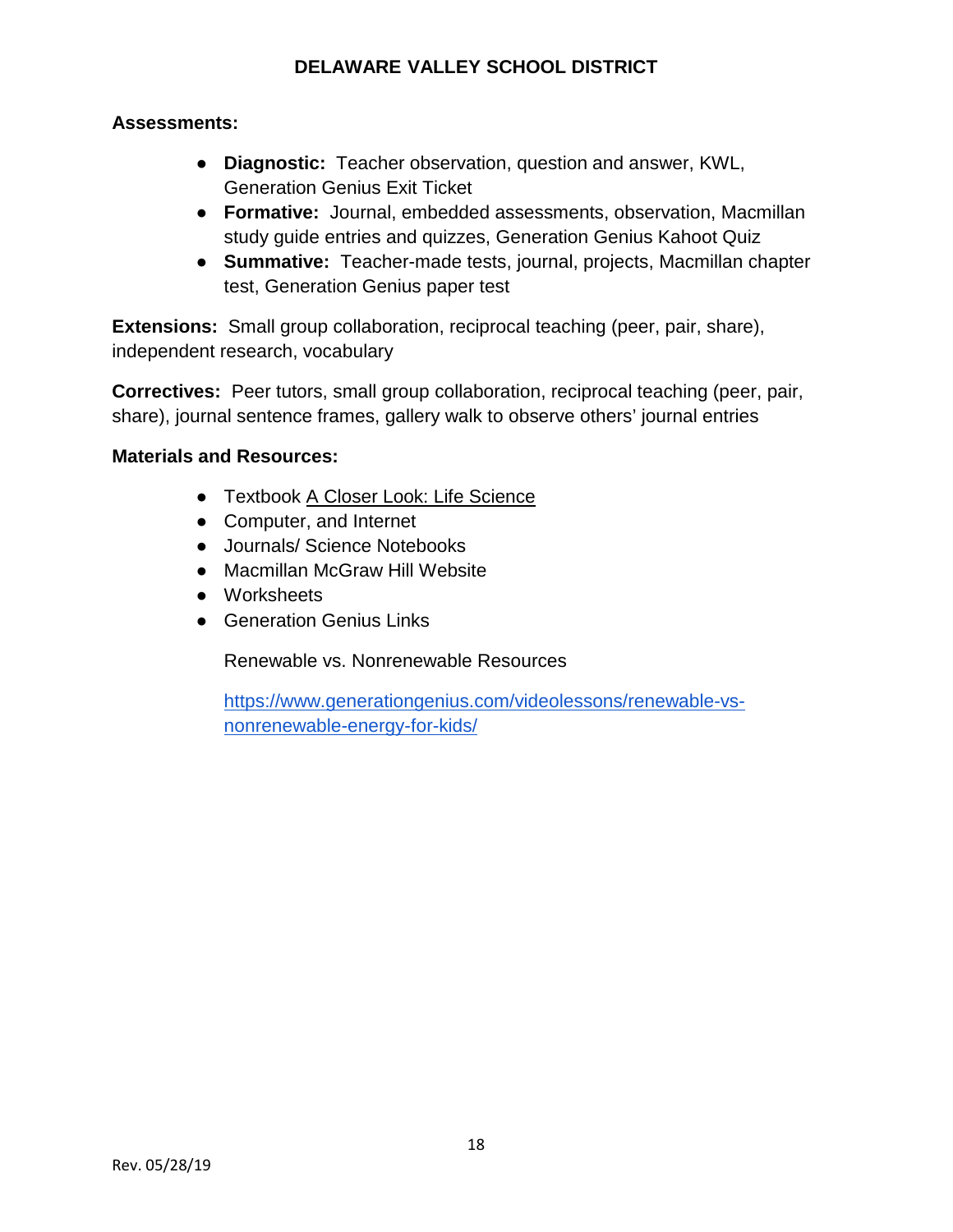**Unit 4:** Earth and Space Sciences **Time Range: 45 Days**

**Standard(s):** PA Academic Standards S.5D.1.1, S.5.D.1.2, S.5.D.2.1, S.5.D.3.1 [http://static.pdesas.org/content/documents/Grade\\_5\\_Science\\_Assessment\\_Anchors.pdf](http://static.pdesas.org/content/documents/Grade_5_Science_Assessment_Anchors.pdf)

**Overview:** The dynamics of earth science include the studies of forces of nature that build up and wear down the earth's surface. Dynamics include energy flow across the earth's surface and its role in weather and climate. Space science is concerned with the origin and evolution of the universe. The understanding of these concepts uses principles from physical sciences, geography and mathematics.

**Goal #1:** Describe constructive and destructive natural processes that form different geologic structures and resources.

#### **Objectives:**

- differentiate between abrupt changes in Earth's surface (e.g., earthquakes, volcanoes, meteor impacts, landslides and gradual changes in Earth's surface (e.g., lifting up of mountains, wearing away by erosion)
- explain how geological processes observed today (e.g., erosion, changes in the composition of the atmosphere, volcanic eruptions, earthquakes) are similar to those in the past

#### **Core Activities and Corresponding Instructional Methods:**

FOSS Living Systems

● Investigation 1 Systems, Part 1 Is Earth a System

FOSS Weather on Earth

● Investigation 3 Water Planet

Science Text - A Closer Look: Life Science, Chapter 5 - Our Dynamic Earth

- Lesson 1 Landforms, pgs. 238-249
- Lesson 2 Plate Tectonics, pgs. 250-259
- Lesson 3 Volcanoes, pgs. 260-269
- Lesson 4 Earthquakes, pgs. 270-281
- Lesson 5 Shaping Earth's Surface, pgs. 282-295

#### GenerationGenius.com

- Weathering and Erosion
- Earth's Landscapes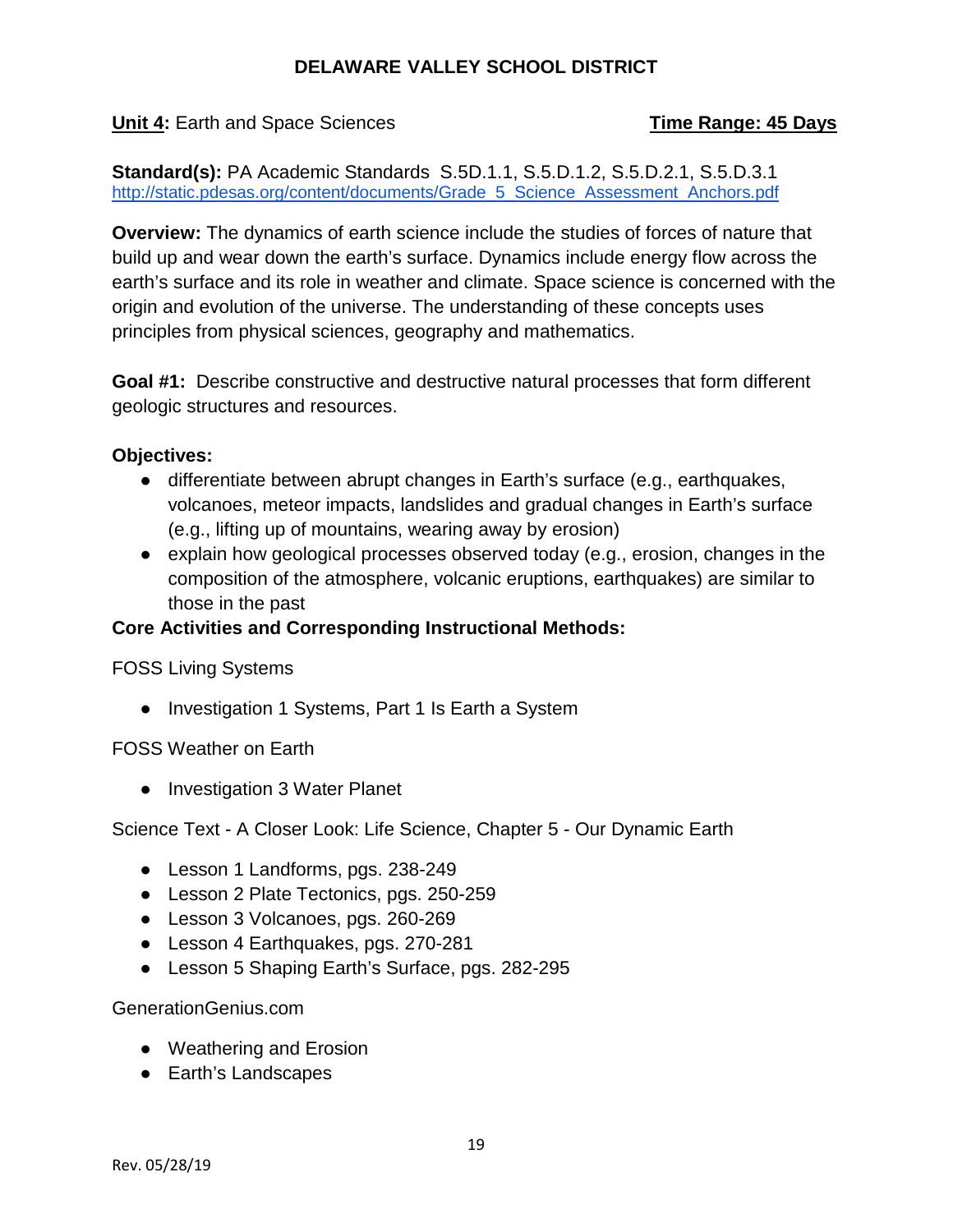#### **Assessments:**

- **Diagnostic:** teacher observation, question and answer, KWL, FOSS Module pretest/survey, focus question prediction in journal, Generation Genius exit ticket
- **Formative:** FOSS I ‐Checks for each inv learning (LOL) in journals, embedded assessments, observation, Macmillan study guide entries and quizzes, argumentation, Generation Genius Kahoot Quiz
- **Summative:** FOSS Module Posttest/Survey, journal, written science claims, Macmillan chapter test**,** Generation Genius paper test

**Extensions:** FOSS language and math extensions at the end of each investigation, small group collaboration, reciprocal teaching (peer, pair, share), fossweb.com activities, independent research

**Correctives:** fossweb.com online tutorials, peer tutors, small group collaboration, reciprocal teaching (peer, pair, share), journal sentence frames, gallery walk to observe others' journal entries, close read FOSS text/literature

#### **Materials and Resources:**

- FOSS fossweb.com
- Textbook A Closer Look: Life Science
- Computer, and Internet
- Journals/ Science Notebooks
- Macmillan McGraw Hill Website
- Worksheets
- Generation Genius Links

Weathering and Erosion

[https://www.generationgenius.com/videolessons/weathering-and-erosion](https://www.generationgenius.com/videolessons/weathering-and-erosion-video-for-kids/)[video -for-kids/](https://www.generationgenius.com/videolessons/weathering-and-erosion-video-for-kids/)

#### Earth's Landscapes

[https://www.generationgenius.com/videolessons/weathering-and-erosion](https://www.generationgenius.com/videolessons/weathering-and-erosion-video-for-kids/)[video-for-kids/](https://www.generationgenius.com/videolessons/weathering-and-erosion-video-for-kids/)

**Goal #2:** Describe characteristic features of Earth's water systems and their impact on resources.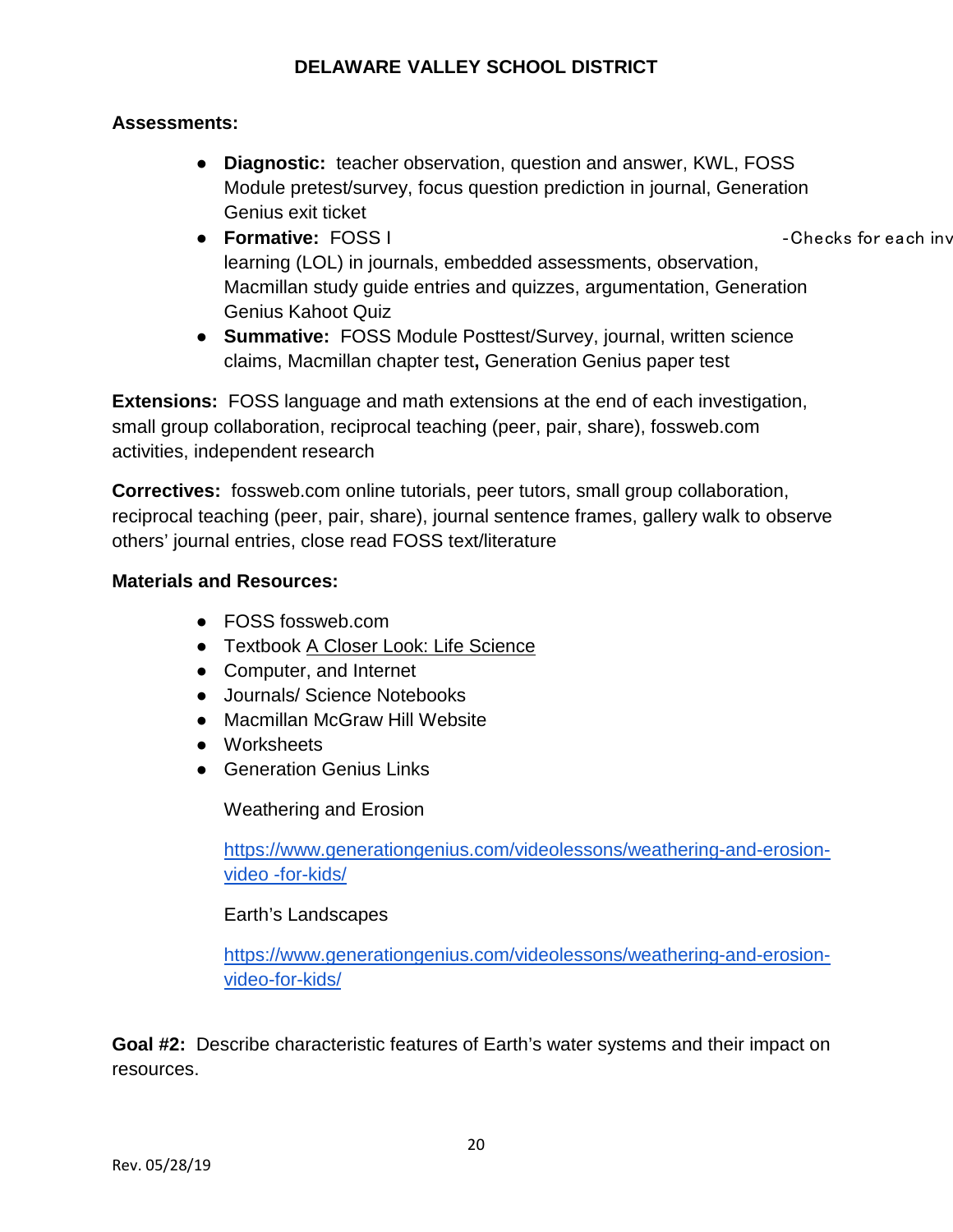#### **Objectives:**

- identify physical, chemical, and biological factors that affect water quality
- describe the importance of wetlands in an ecosystem

#### **Core Activities and Corresponding Instructional Methods:**

Science Text - A Closer Look: Life Science, Chapter 3- Ecosystems

● Lesson 4 Water Ecosystems, pgs. 218-229

Science Text - A Closer Look: Life Science, Chapter 6- Protecting Earth's Resources

- Lesson 2 Soil, pgs. 314-323
- Lesson 4 Air and Water pgs. 340-353

#### GenerationGenius.com

- Interactions of Earth's Spheres
- Renewable and Nonrenewable Resources
- Water Quality and Distribution

#### **Assessments:**

- **Diagnostic:** FOSS Module pretest/survey, teacher observation, question and answer, KWL, FOSS Module pretest/survey, focus question prediction in journal, Generation Genius exit ticket
- **Formative:** FOSS I ‐Checks for each inv learning (LOL) in journals, embedded assessments, observation, Macmillan study guide entries and quizzes, argumentation, Generation Genius Kahoot Quiz
- **Summative:** FOSS Module Posttest/Survey, journal, written science claims, Macmillan chapter test**,** Generation Genius paper test

**Extensions:** FOSS language and math extensions at the end of each investigation, small group collaboration, reciprocal teaching (peer, pair, share), fossweb.com activities, independent research

**Correctives:** fossweb.com online tutorials, peer tutors, small group collaboration, reciprocal teaching (peer, pair, share), journal sentence frames, gallery walk to observe others' journal entries, close read FOSS text/literature

#### **Materials and Resources:**

- FOSS fossweb.com
- Textbook A Closer Look: Life Science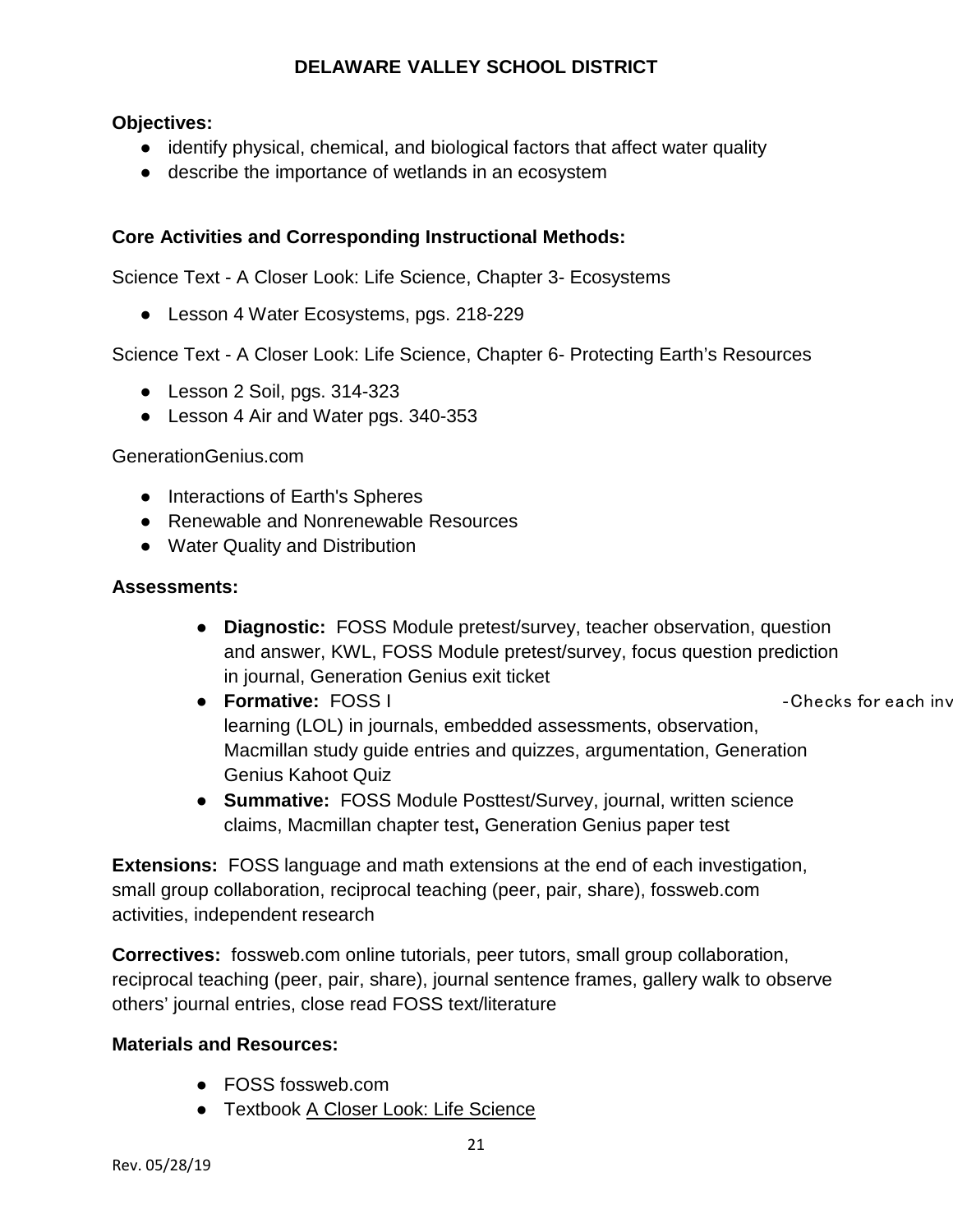- Computer, and Internet
- Journals/ Science Notebooks
- Macmillan McGraw Hill Website
- Worksheets
- Generation Genius Links

Interactions of Earth's Spheres

[https://www.generationgenius.com/videolessons/earths-spheres-video-for](https://www.generationgenius.com/videolessons/earths-spheres-video-for-kids/Interactions%20of%20Earth%C2%B4s%20Spheres%20Renewable%20and%20Nonrenewable%20Resources%20Water%20Quality%20and%20Distribution)[kids/Interactions of Earth´s Spheres Renewable and Nonrenewable](https://www.generationgenius.com/videolessons/earths-spheres-video-for-kids/Interactions%20of%20Earth%C2%B4s%20Spheres%20Renewable%20and%20Nonrenewable%20Resources%20Water%20Quality%20and%20Distribution)  [Resources Water Quality and Distribution](https://www.generationgenius.com/videolessons/earths-spheres-video-for-kids/Interactions%20of%20Earth%C2%B4s%20Spheres%20Renewable%20and%20Nonrenewable%20Resources%20Water%20Quality%20and%20Distribution)

#### Renewable and Nonrenewable Resources

[https://www.generationgenius.com/videolessons/earths-spheres-video-for](https://www.generationgenius.com/videolessons/earths-spheres-video-for-kids/Interactions%20of%20Earth%C2%B4s%20Spheres%20Renewable%20and%20Nonrenewable%20Resources%20Water%20Quality%20and%20Distribution)[kids/Interactions of Earth´s Spheres Renewable and Nonrenewable](https://www.generationgenius.com/videolessons/earths-spheres-video-for-kids/Interactions%20of%20Earth%C2%B4s%20Spheres%20Renewable%20and%20Nonrenewable%20Resources%20Water%20Quality%20and%20Distribution)  [Resources Water Quality and Distribution](https://www.generationgenius.com/videolessons/earths-spheres-video-for-kids/Interactions%20of%20Earth%C2%B4s%20Spheres%20Renewable%20and%20Nonrenewable%20Resources%20Water%20Quality%20and%20Distribution)

Water Quality and Distribution

[https://www.generationgenius.com/videolessons/water-quality-and](https://www.generationgenius.com/videolessons/water-quality-and-distribution-video-for-kids/)[distribution-video-for-kids/](https://www.generationgenius.com/videolessons/water-quality-and-distribution-video-for-kids/)

**Goal #3:** Differentiate between weather and climate.

**Objectives:**

- explain how the cycling of water into and out of the atmosphere impacts climatic patterns
- explain the effects of oceans and lakes on climate

#### **Core Activities and Corresponding Instructional Methods:**

FOSS Weather on Earth

- Investigation 1 What is Weather
- Investigation 3 Water Planet
- Investigation 4 Weather and Climate

Science Text - A Closer Look: Earth Science,Chapter 7 - Weather Patterns

- Lesson 1 The Atmosphere, pgs. 360-377
- Lesson 2 Clouds and Precipitation, pgs. 378-391
- Lesson 3 Severe Storms, pgs. 392-405
- Lesson 4 Climate, pgs. 406-417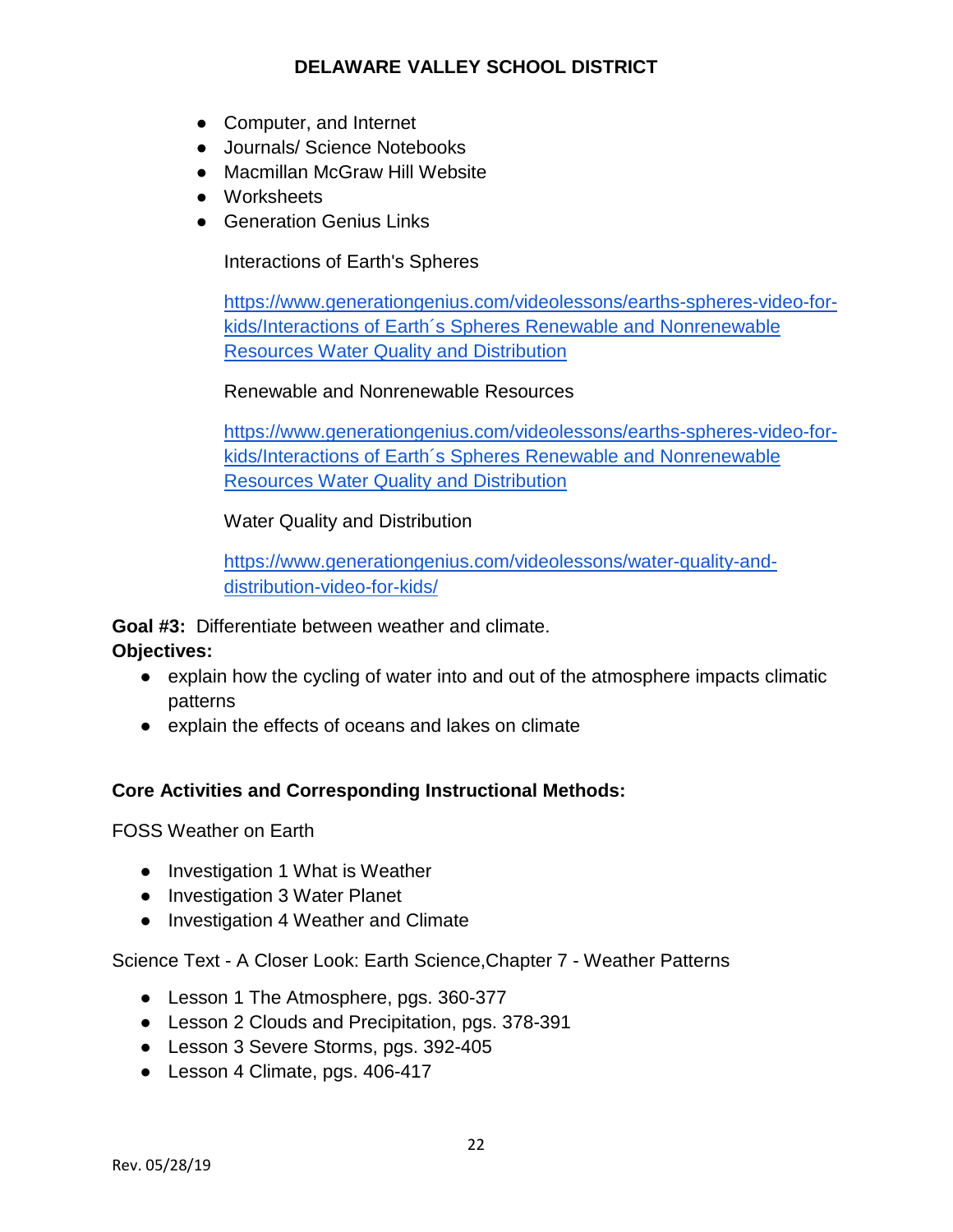GenerationGenius.com

- Weather vs. Climate
- Extreme Weather Solutions
- Renewable vs. Nonrenewable Resources
- Natural Disasters
- Water Cycle

#### **Assessments:**

- **Diagnostic:** FOSS Module pretest/survey, teacher observation, question and answer, KWL, focus question prediction in journal, Generation Genius exit ticket
- **Formative:** FOSS I ‐Checks for each inv learning (LOL) in journals, embedded assessments, observation, Macmillan study guide entries and quizzes, argumentation, Generation Genius Kahoot Quiz
- **Summative:** FOSS Module Posttest/Survey, journal, written science claims, Macmillan chapter test**,** Generation Genius paper test

**Extensions:** FOSS language and math extensions at the end of each investigation, small group collaboration, reciprocal teaching (peer, pair, share), fossweb.com activities, independent research

**Correctives:** fossweb.com online tutorials, peer tutors, small group collaboration, reciprocal teaching (peer, pair, share), journal sentence frames, gallery walk to observe others' journal entries, close read FOSS text/literature

#### **Materials and Resources:**

- FOSS fossweb.com
- Textbook A Closer Look: Life Science
- Computer, and Internet
- Journals/ Science Notebooks
- Macmillan McGraw Hill Website
- Worksheets
- Generation Genius Links

Weather vs. Climate

[https://www.generationgenius.com/videolessons/weather-vs-climate-vide](https://www.generationgenius.com/videolessons/weather-vs-climate-video-for-kids/)

[-for-kids/](https://www.generationgenius.com/videolessons/weather-vs-climate-video-for-kids/)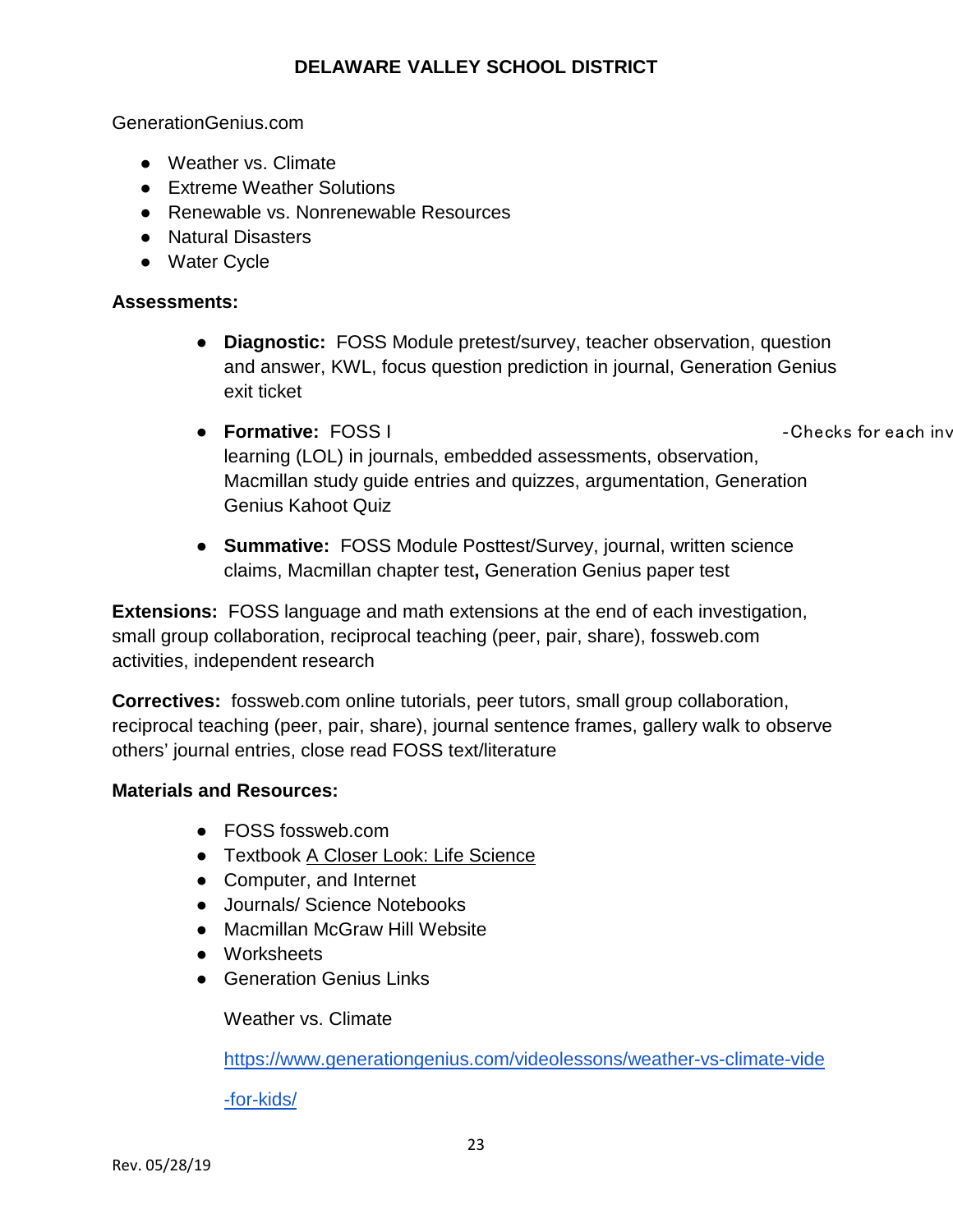Extreme Weather Solutions

[https://www.generationgenius.com/videolessons/extreme-weather-for](https://www.generationgenius.com/videolessons/extreme-weather-for-kids/)[kids/](https://www.generationgenius.com/videolessons/extreme-weather-for-kids/)

**Goal 4#** Explain the relationships between objects in our solar system.

#### **Objectives:**

- describe the patterns of Earth's rotation and revolution in relation to the Sun and Moon (i.e., solar eclipse, phases of the Moon, and time)
- compare the general characteristics of the inner planets of our solar system (i.e., size, orbital path, surface characteristics, and moons)

#### **Core Activities and Corresponding Instructional Methods:**

FOSS Sun, Moon, and Planets (4th Grade Module)

- Investigation 1 Sun and Earth
- Investigation 2 Earthś Moon
- Investigation 3 Solar System
- Investigation 4 Patterns in the Sky

Science Text - A Closer Look: Earth Science, Chapter 8 - The Universe

- Lesson 1 Earth and Sun, pgs. 420-429
- Lesson 2 Earth and Moon, pgs. 430-439
- Lesson 3 The Solar System, pgs. 440-455
- Lesson 4 Stars and the Universe, pgs. 456-471

GenerationGenius.com

- Earth's Orbit and Rotation
- Phases of the Moon
- Sun and Other Stars

#### **Assessments:**

- **Diagnostic:** observation, question and answer, KWL, FOSS Module pretest/survey, focus question prediction in journal, Generation Genius exit ticket
- **Formative:** FOSS I ‐Checks for each inv learning (LOL) in journals, embedded assessments, observation, Macmillan study guide entries and quizzes, argumentation, Generation Genius Kahoot Quiz

Rev. 05/28/19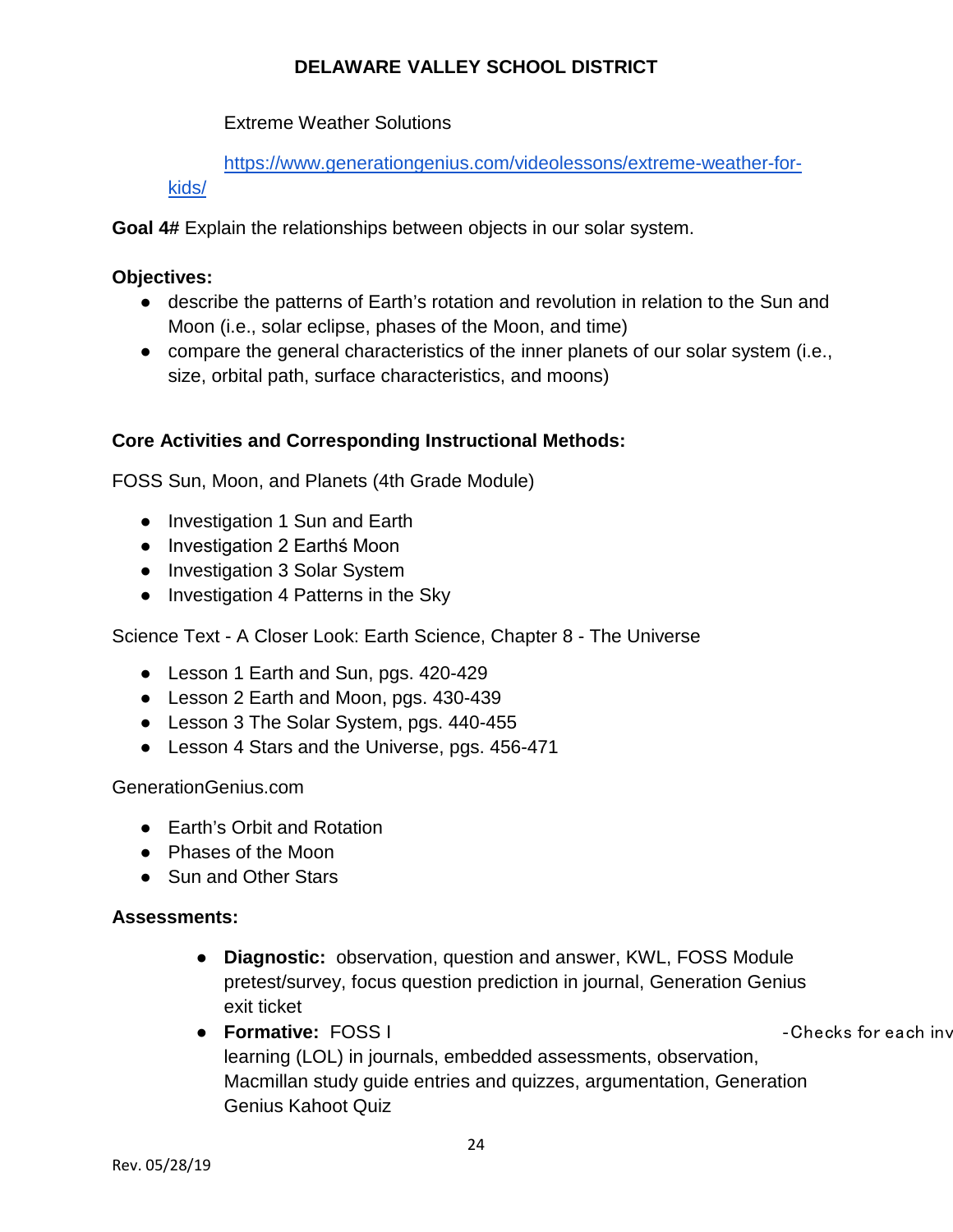● **Summative:** FOSS Module Posttest/Survey, journal, written science claims, Macmillan chapter test**,** Generation Genius paper test

**Extensions:** FOSS language and math extensions at the end of each investigation, small group collaboration, reciprocal teaching (peer, pair, share), fossweb.com activities, independent research

**Correctives:** fossweb.com online tutorials, peer tutors, small group collaboration, reciprocal teaching (peer, pair, share), journal sentence frames, gallery walk to observe others' journal entries, close read FOSS text/literature

#### **Materials and Resources:**

- FOSS fossweb.com
- Textbook A Closer Look: Life Science
- Computer, and Internet
- Journals/ Science Notebooks
- Macmillan McGraw Hill Website
- Worksheets
- Generation Genius Links

Earth's Orbit and Rotation

[https://www.generationgenius.com/videolessons/earths-orbit-and-rotation](https://www.generationgenius.com/videolessons/earths-orbit-and-rotation-video-for-kids/)[video-for-kids/](https://www.generationgenius.com/videolessons/earths-orbit-and-rotation-video-for-kids/)

Phases of the Moon

[https://www.generationgenius.com/videolessons/moon-phases-video-for](https://www.generationgenius.com/videolessons/moon-phases-video-for-kids/)[kids/](https://www.generationgenius.com/videolessons/moon-phases-video-for-kids/)

#### Sun and Other Stars

[https://www.generationgenius.com/videolessons/sun-and-other-stars](https://www.generationgenius.com/videolessons/sun-and-other-stars-video-for-kids/)[video -for-kids/](https://www.generationgenius.com/videolessons/sun-and-other-stars-video-for-kids/)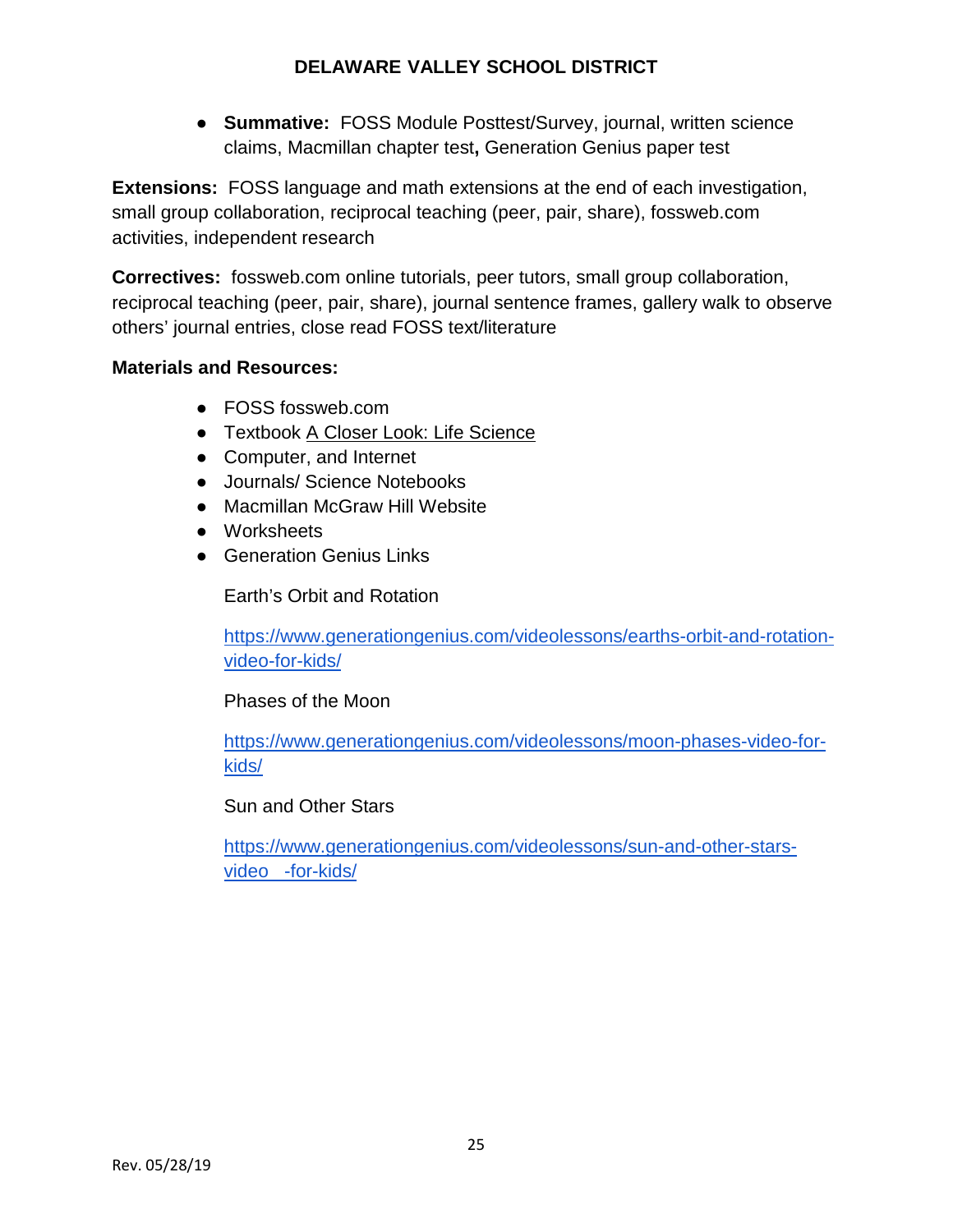## **Appendix**

## **Unit 1 - Generation Genius DIY Activity Materials: What is Science?**

- Eggs (uncooked) 2 per team
- Straws 8-10 per team
- Tape
- Scissors
- Painter's plastic tarp
- Balloons
- Styrofoam and/or other construction and protection materials

## **Unit 2 - Generation Genius DIY Activity Materials: Variation of Traits**

- Bean seeds
- Three small glass dishes
- Potting soil
- Dry dirt
- Cotton balls
- Water in spray bottle

## **Adaptations and the Environment**

- Grilling or salad tongs
- Medium-sized tweezers
- Needle-nosed tweezers
- Peanuts still in shell
- Sunflower seeds still in the shell
- Sesame seeds

## **Animal Group Behaviors**

- Two different-sized plastic containers with lids, the smaller should fit inside the larger
- Sand
- BBQ skewer
- Apple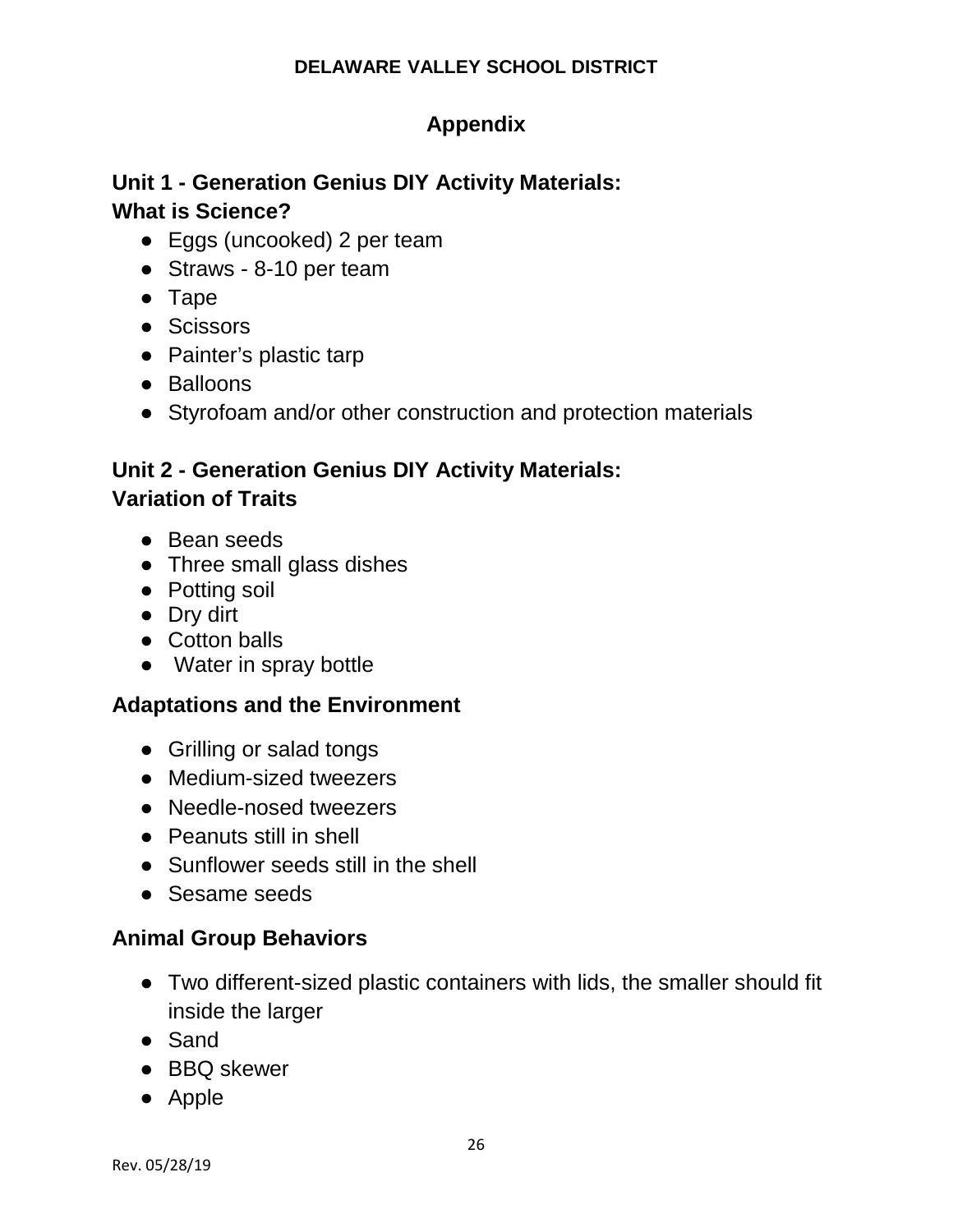- Water
- Tube of ants (order online from companies such as Ants Alive or Amazon for less than \$5)
- Pin

## **Food Webs**

- Twigs
- Dry leaves
- Food waste (such as egg shells, coffee grounds, tea bags, apple cores, orange and banana peels—no meat)
- Plastic gloves
- Large bowl or other container for mixing
- Large plant pot or other container with holes on the bottom Watering can

## **Ecosystems**

- Large glass jar with a lid
- Mesh
- Scissors
- Rocks or gravel
- Activated carbon (available in the aquarium section of a pet store) Spray bottle of water
- Plants growing in soil (choose a type of plant that needs a lot of water)
- Moss growing in soil
- Extra soil
- Spoon

## **Renewable vs. Nonrenewable Resources**

- $\bullet$  A mixing bowl or plastic container deep enough for the water wheel to stand upright and not touch the bottom or sides, narrow enough that a skewer or dowel can span the bowl or container.
- Two rulers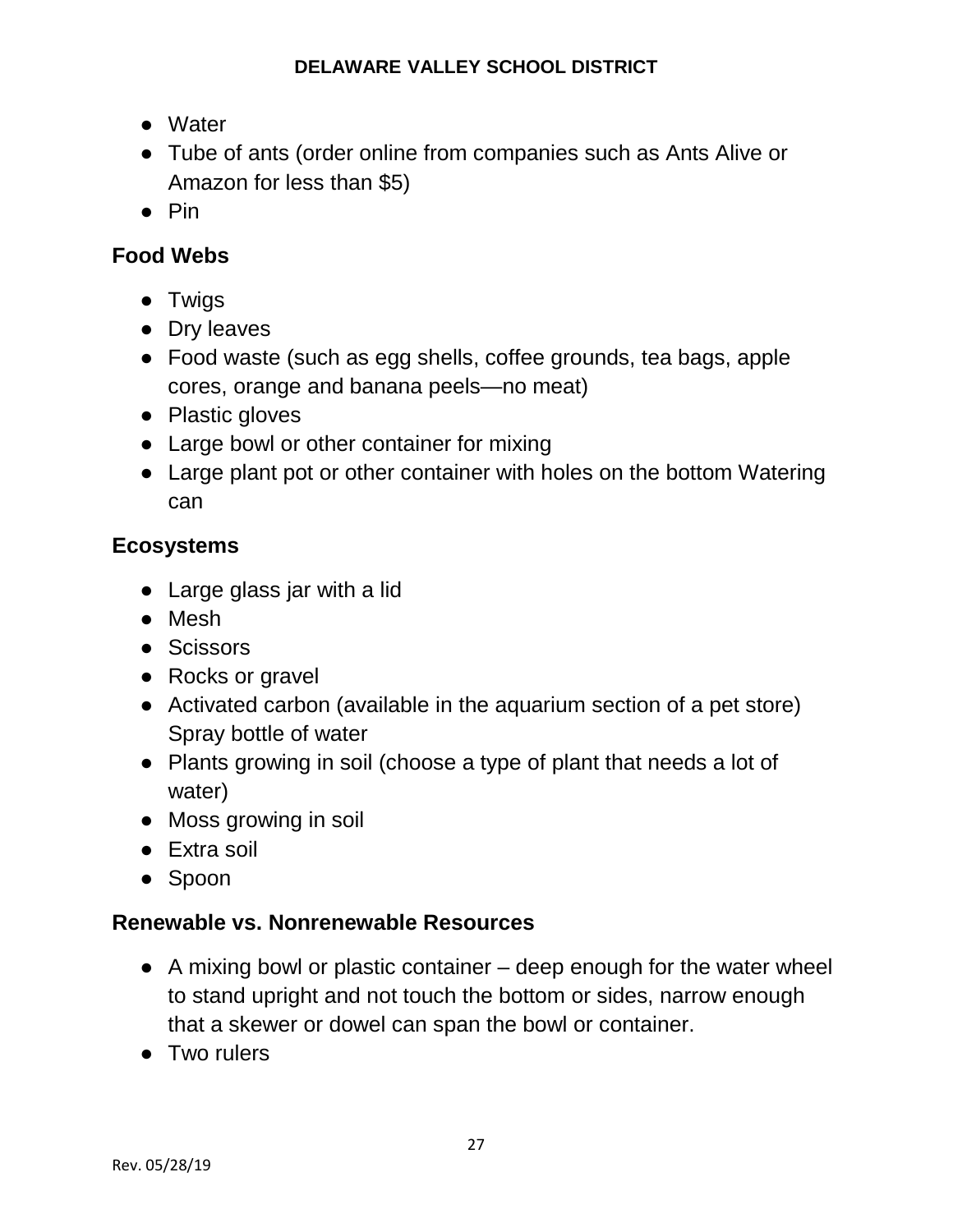- Two paper plates (Styrofoam plates can be used for durability; dessert or sandwich-sized may be fit into bowls or plastic containers more easily)
- Empty egg carton (again, Styrofoam for durability)
- Two rulers or paint sticks
- A dowel or bamboo barbecue skewer
- Two empty spools to slip on the ends of dowel/skewer
- Scissors, tape (duct, if possible), a stapler, and some putty
- A pitcher to pour water into the water wheel cups (the water will be caught in the mixing bowl/container)

## **Unit 3 - Generation Genius DIY Activity Materials: Properties of Matter**

- Measuring cup
- 1 cup water, divided
- $\bullet$   $\frac{1}{2}$  cup washable glue
- 1 tsp. borax powder
- 2 mixing bowls
- Silicone spatula
- Whisk
- Food coloring (optional)
- Iron powder (for magnetic slime--optional)

## **Particle Nature of Matter**

- Film canisters or similar plastic containers with snap on lids
- Fizzy tablets, such as Alka-Seltzer<sup>®</sup>
- Water
- Clean up materials

## **Chemical vs. Physical Changes**

- Cotton swabs
- Baking soda
- Water
- Measuring cup
- Measuring spoon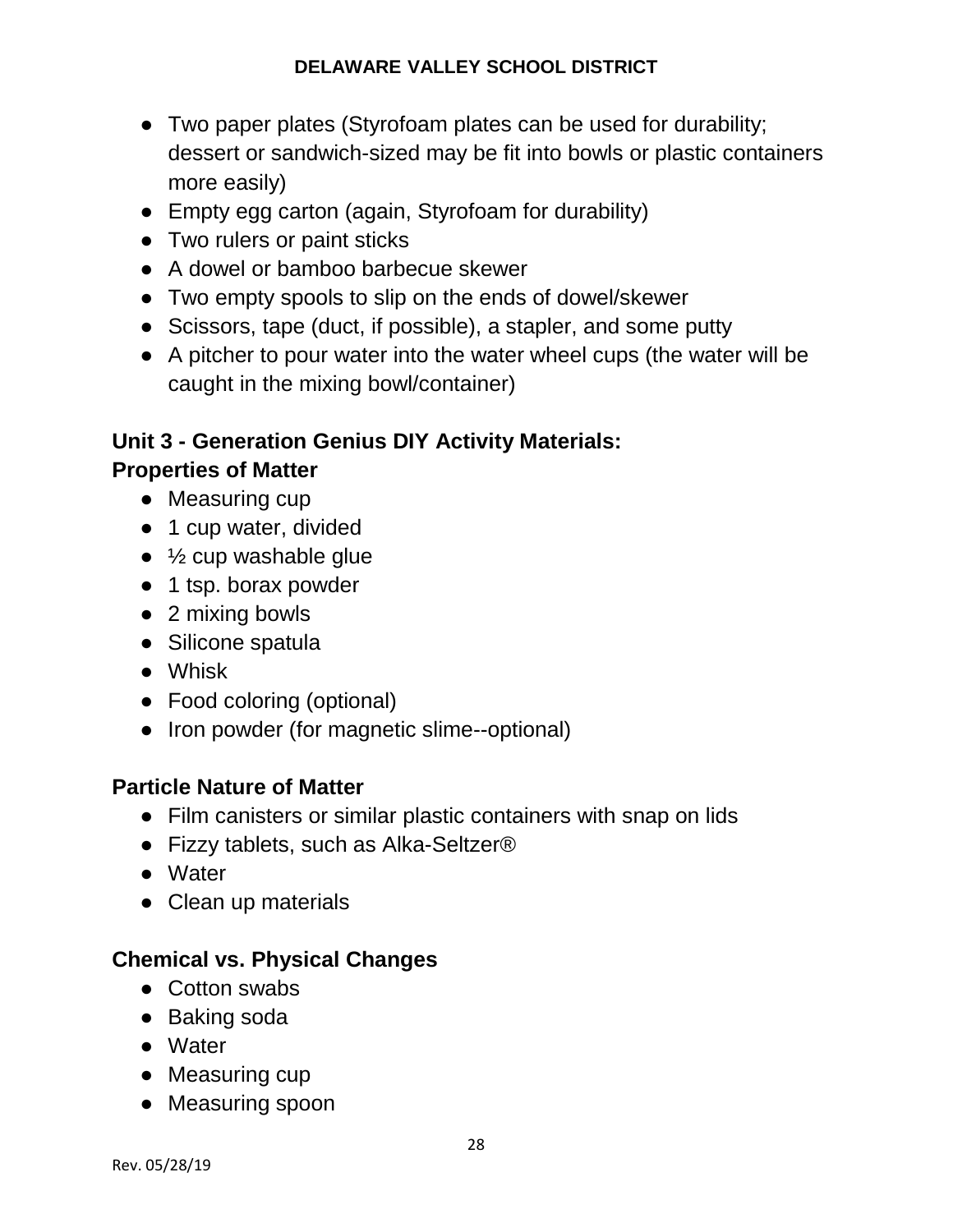- Paper
- Blackberries
- Latex-free gloves

## **The Water Cycle**

- A large bowl and a smaller bowl
- Glass of water Small amount of grass and dirt
- Sheet of plastic wrap, enough to cover large bowl
- Big rubber band
- A few coins
- A sunny window

## **Energy Transfer**

- Box
- Foil
- Box knife
- Plastic wrap
- Black construction paper
- Scissors
- Tape
- Sunny day
- Graham crackers
- Chocolate bar
- Marshmallows

## **Collisions**

- Several books
- Two surfaces at different heights
- Ruler
- Marker
- Binder clip
- 2 pencils
- Books
- Highlighter
- Tape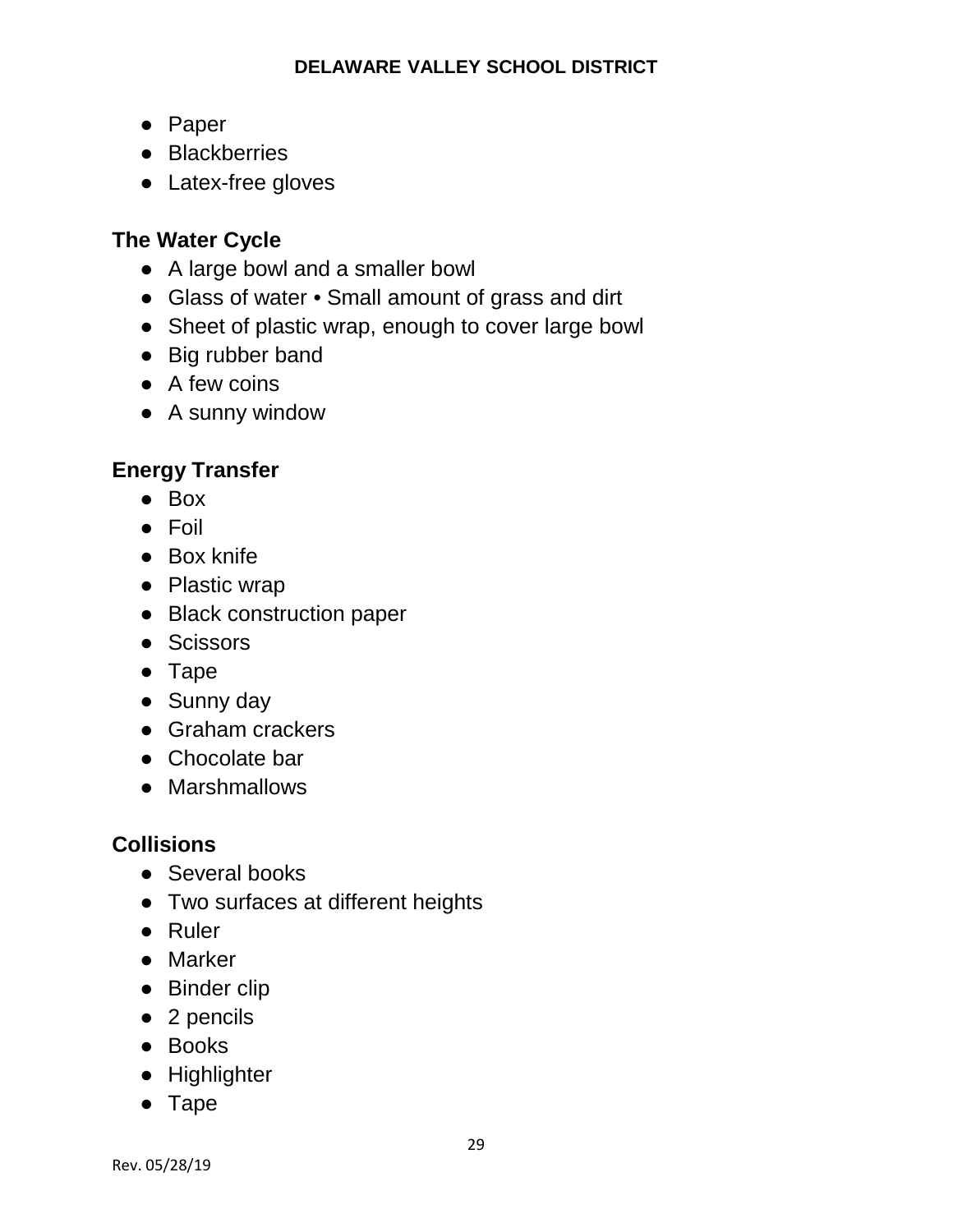- Cup
- Candy (or other non-liquid material)
- Bowl
- Battery or other small heavy object
- An additional variety of classroom objects

## **Magnets and Static Electricity**

- Cotton towel
- Plastic produce bag
- Scissors
- Balloon

## **Unit 4 - Generation Genius DIY Activity Materials:**

## **Weathering and Erosion**

- Baking tray
- Sand
- Small rocks
- Funnel
- Small stick
- Large pitcher of water

## **Earth's Landscapes**

- Plastic container with lid
- Rocks
- Smaller rocks (pebbles or gravel)
- Sand
- Baby powder
- Water
- Spoon

## **Interactions of Earth's Spheres**

- Piece of cardboard
- Wooden skewer (with tip cut off)
- Scissors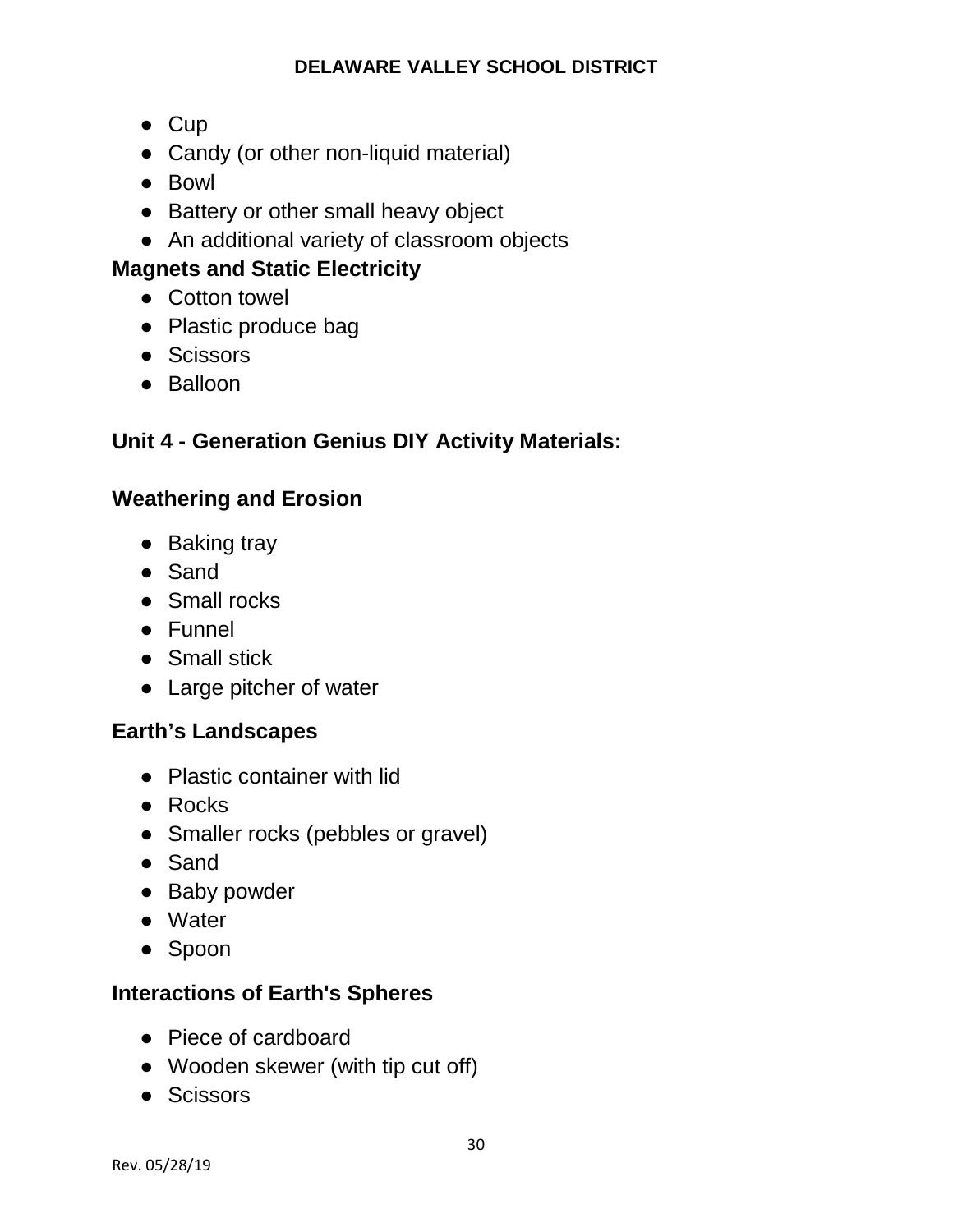- Tape
- Two washers
- Two CDs
- Poster putty
- Large Rubber band

## **Renewable and Nonrenewable Resources**

● See above

## **Water Quality and Distribution**

- Plastic bottle
- Cotton ball
- Sand
- Gravel
- Plastic bag with activated charcoal
- Scissors
- Mallet
- Muddy water
- House plants

## **Weather vs. Climate**

- One plastic straw per student
- Two paper plates per student
- Marker
- One pencil with a new eraser per student
- Scissors
- Tape
- Poster board
- One straight pin per student
- Ruler
- Modeling clay
- Table fan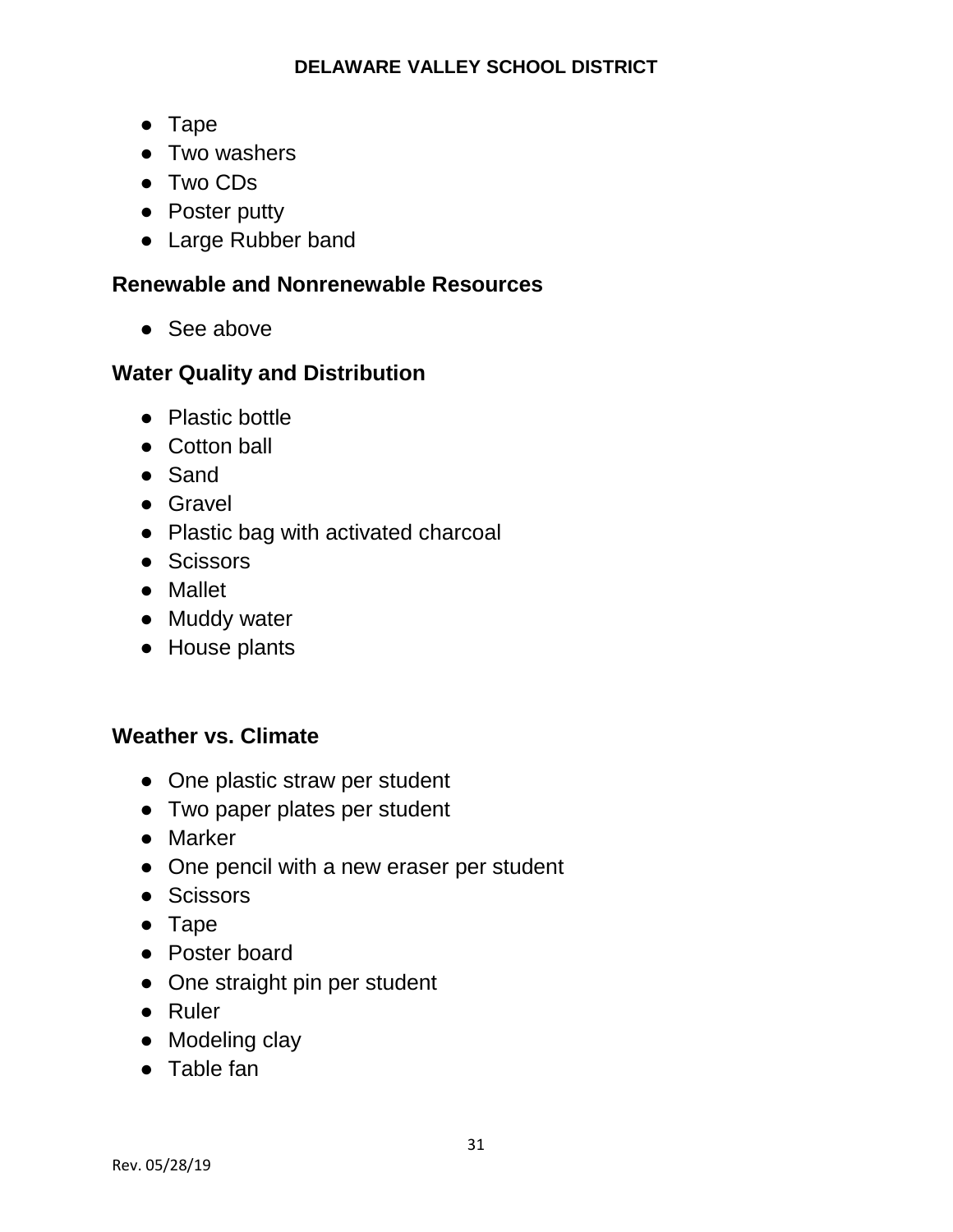### **Extreme Weather Solutions**

- 1 styrofoam cooler per group
- 4 frozen water bottles per group
- 1 plastic 90 degree angled tube per group
- 1 small household fan per group 1 marker per group Serrated steak knife\* (Adult use only!)
- Tape (optional)
- Streamers (optional)

### **Natural Disasters**

- Box
- Scissors
- Rubber bands
- Marker
- Paper strip
- Ruler
- Cell phone or tablet

## **Water Cycle**

● See above

## **Earth's Orbit and Rotation**

- Paper plate
- Glue stick
- A bendable straw
- Tape
- A compass
- Sundial face printout from www.generationgenius.com
- Sharpened pencil
- Watch

## **Phases of the Moon**

- Science notebooks (1 per student)
- Pencils